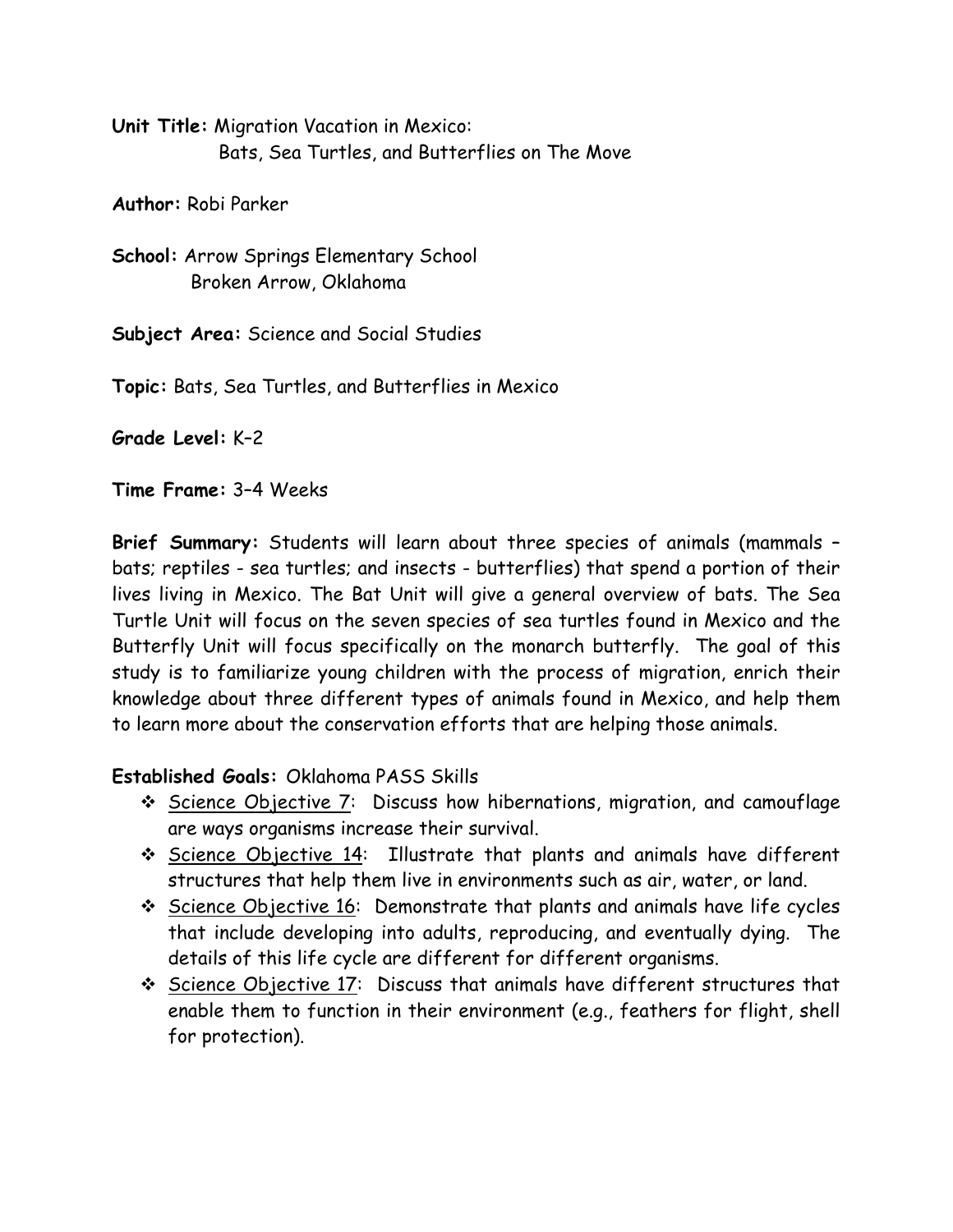Migration Vacation in Mexico: Bats, Sea Turtles, and Butterflies on the Move

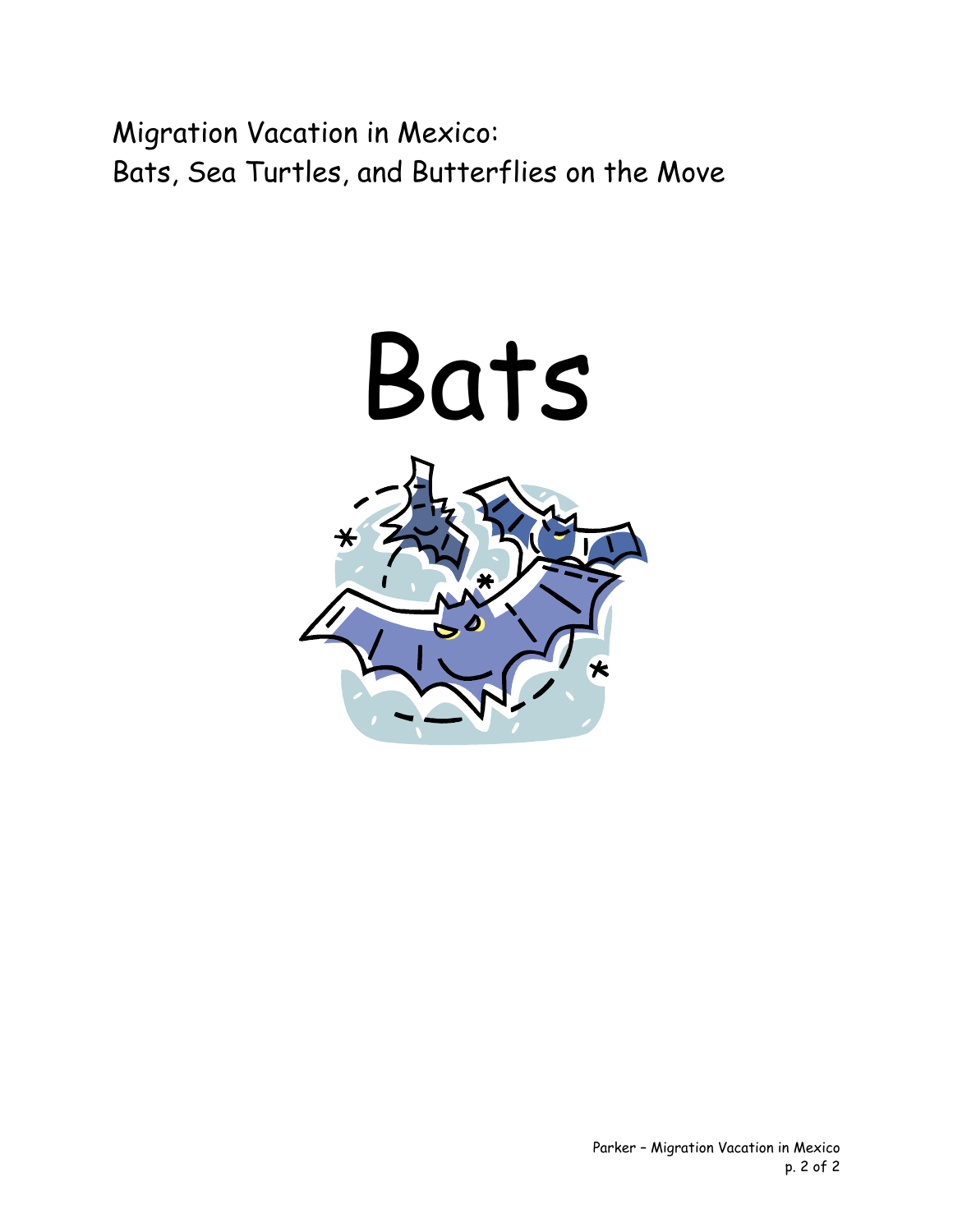#### **Desired Results for Bats**

**Understandings**: Students will understand what bats look like, how bats live, what they eat, and where they live. They will learn about many different species of bats with an emphasis on the Mexican free-tailed bats.

#### **Central Questions**:

- Where do bats live?
- Are bats really blind?
- What do bats like to eat?
- Are bats helpful or harmful?
- What type of animals are bats?
- What do different species of bats look like?
- \* Why don't we see bats flying during the daytime?

#### **Students will know**:

- $\div$  Bats are mammals.
- Bats are nocturnal.
- ❖ Bats live all over the world.
- Body structure of the bat.
- $\div$  Bats are important to the ecosystem.
- $\div$  Bats use echolocation to fly in the dark.
- There are more than 900 species of bats.
- Different species of bats feast on various types of foods such as insects, fruit, fish, frogs, and even blood.

#### **Students will be able to**:

- $\cdot$  Tell how bats help the ecosysyem.
- $\div$  Identify the main body parts of the bat.
- Distinguish facts from opinions about bats.
- Understand how mother bats recognize their own babies.
- \* Identify Mexican free-tailed bats and understand their migration patterns.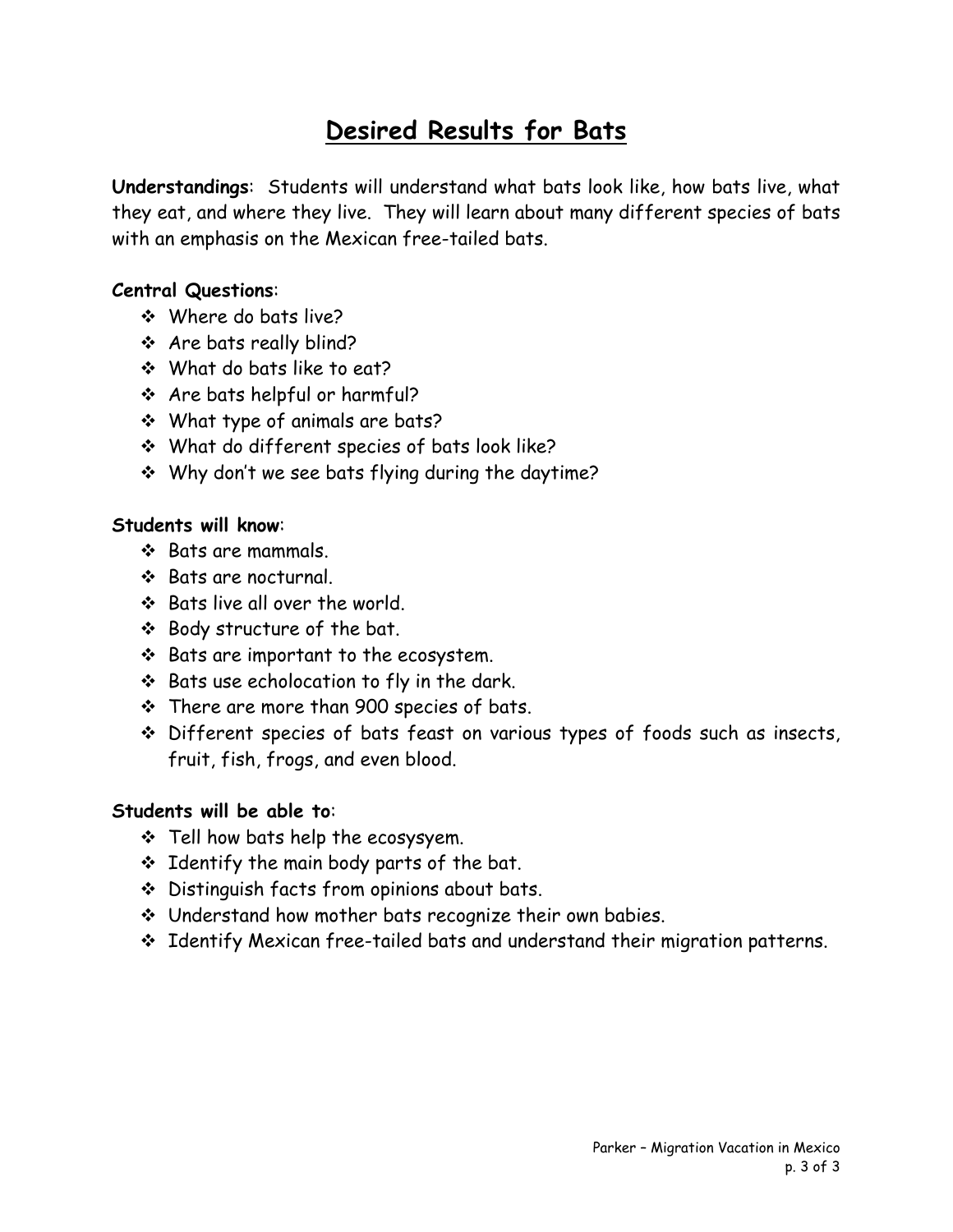#### **Assessment Evidence**

#### **Performance Tasks**:

- 1. Students will give an oral report on bats at the end of the unit.
- 2. Students will label the main body parts of a bat.
- 3. Students will play a game in which they must accurately locate "their" baby bat using only their sense of smell.

#### **Other Evidence**:

- 1. Students will draw and write about bats in science journals.
- 2. Students will be able to locate migration patterns between Southern Texas and Mexico on a map.
- 3. Students will describe orally the time of year Mexican free-tailed bats migrate and the reasons why they migrate.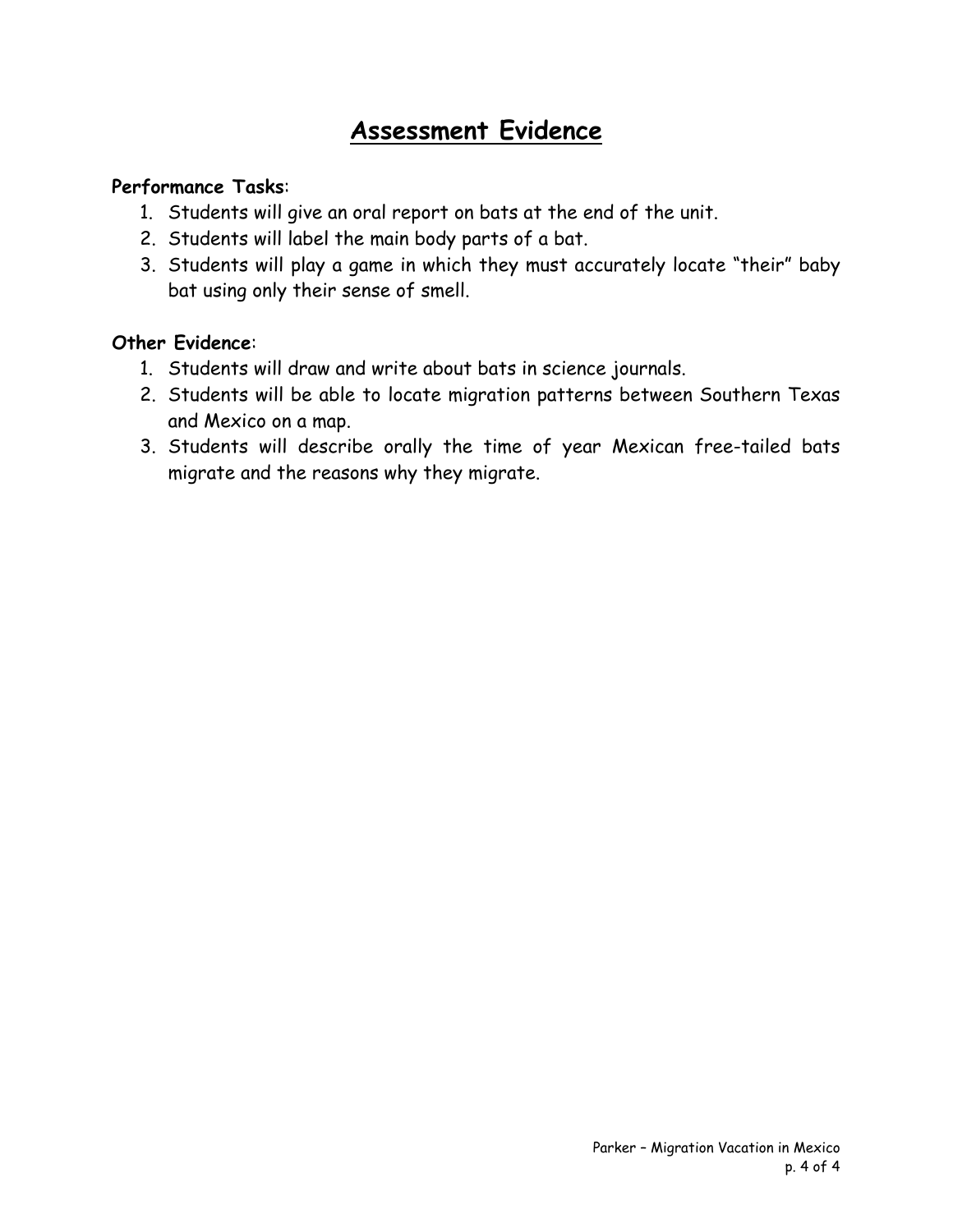**Day One**: Assessing Background Knowledge

**Materials**: Chart paper, marker, book with facts about bats (see book list)

**Time**: 30 minutes

**Lesson**: Use chart paper to complete a K/W/L chart. Ask the students what they already know about bats. Accept all answers even if they are incorrect. Record answers on a large sheet of chart paper. Next, ask students what they would like to learn about bats. Be sure to include questions about hibernation and migration. Record these questions on a second sheet of chart paper. Post these charts someplace in the room as they will be used again at the end of the unit. Complete today's lesson by reading one of the books about bats. I like to read Big Brown Bat by Rick Chrustowski.

| What I Know | What I Want to Know | What I Learned |
|-------------|---------------------|----------------|
|             |                     |                |
|             |                     |                |
|             |                     |                |
|             |                     |                |
|             |                     |                |
|             |                     |                |
|             |                     |                |
|             |                     |                |
|             |                     |                |
|             |                     |                |
|             |                     |                |
|             |                     |                |
|             |                     |                |
|             |                     |                |
|             |                     |                |
|             |                     |                |
|             |                     |                |
|             |                     |                |
|             |                     |                |

#### K/W/L Chart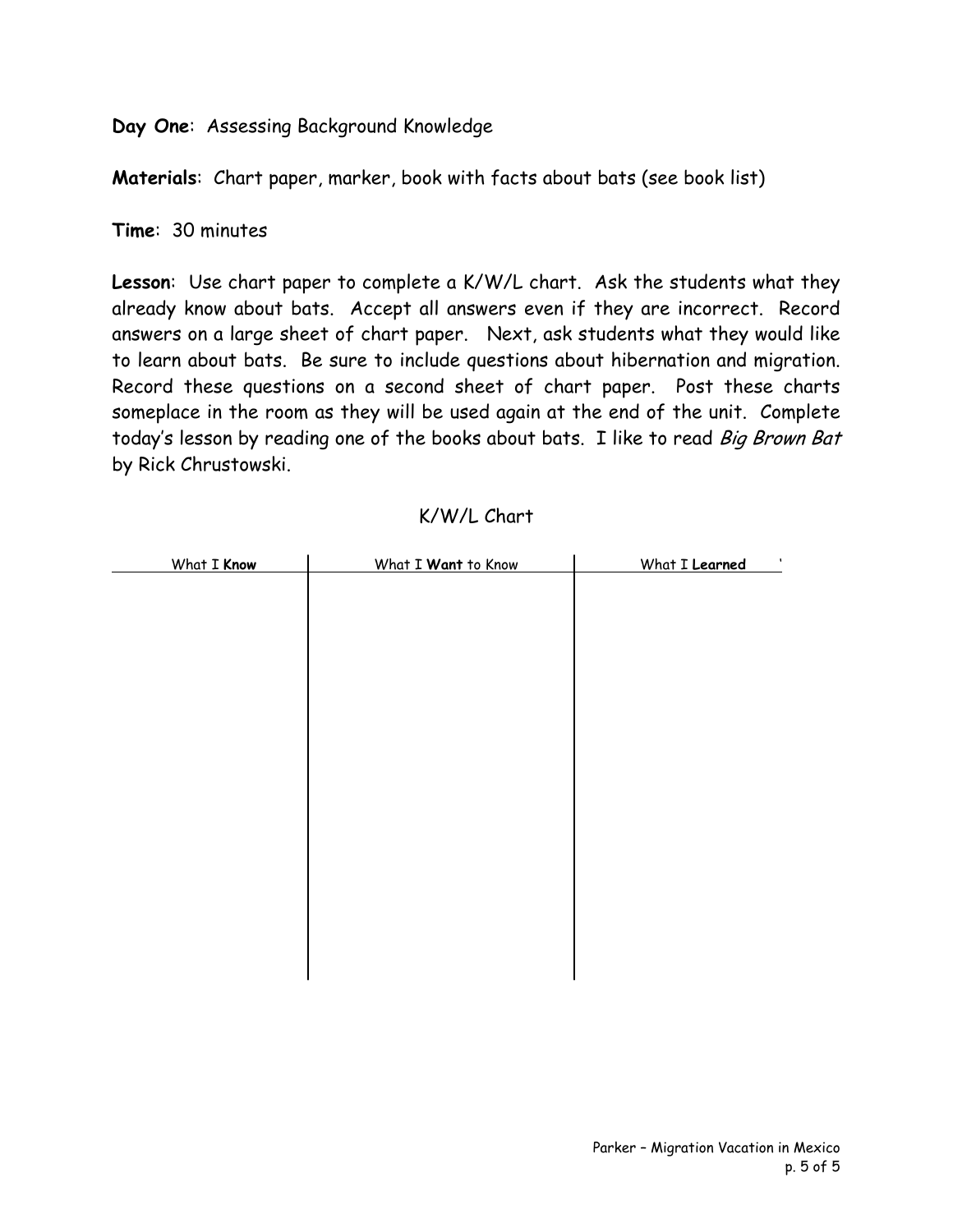**Day Two**: What is a Bat?

**Materials:** Bats! by the Editors of TIME For Kids, chart paper, student's science journals

**Time**: 30 minutes

**Lesson**: Gather students into a large group. Tell students that we will be reading a non-fiction book about bats. Remind them to be listening for real facts about bats. Read the book. Ask kids to tell about what they just learned about bats, record answers on chart paper.

Facts from the book:

- Bats are nocturnal.
- Bats are mammals (they have fur and drink milk from their mothers).
- Bats are the only mammals that can fly.
- Baby bats are called pups.
- Pups learn to fly when they are only one month old.
- At a year old, a pup is all grown up.
- Bats live in homes called roosts.
- Bats live all over the world except where it is very cold.
- Some bats eat fruit and flowers, some eat meat, some drink blood, but most bats eat insects.
- Bats have a special sense called echolocation.
- Humans are the biggest threats to bats.
- Bats are helpful because they eat insects, pollinate flowers, and spread seeds.
- Texas is home to the most bats in the United States.

**Activity**: Have students return to their seats and draw a picture in their science journal of what a bat does in the daytime and what a bat does in the nighttime. Have them record this sentence: Bats are nocturnal. (Assess journals to verify understanding.)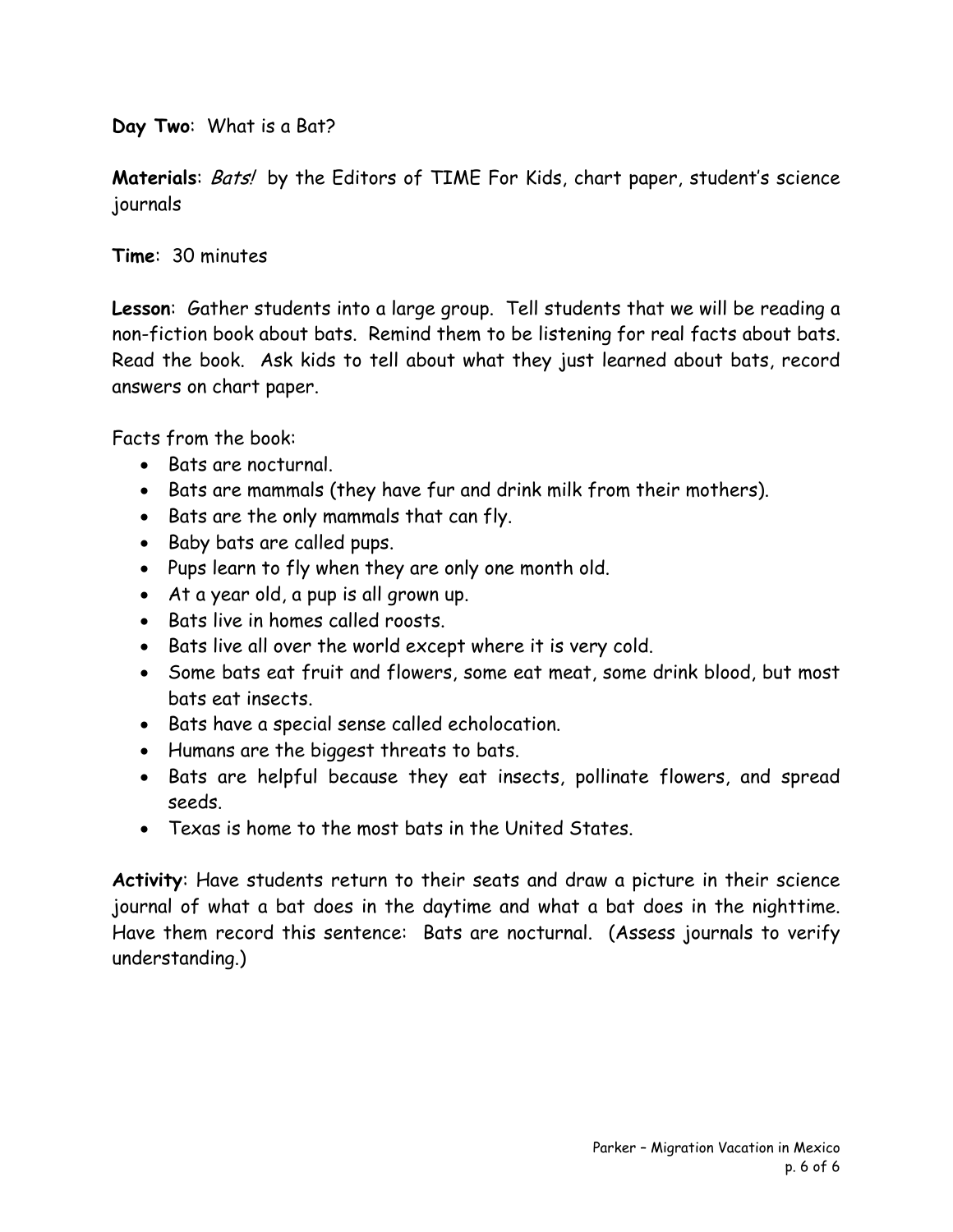**Day Three**: Amazing Bat Bodies!

**Materials**: several pictures of various species of bats, Bat Body worksheet (from: <http://www.enchantedlearning.com/subjects/mammals/bat/label/external/>)

**Time**: 30 minutes

**Lesson**: Show students pictures of lots of different bat species. Ask, "What do these bats have in common?" Explain that a bat's wings are thin sheets of skin that are stretched between their fingers. Good Visual: Have students stretch their hands out with their thumbs pointing up and fingers moving freely in all directions. A bat can move its fingers in much the same way so it can easily change its wing shape to turn, hover, and do flips.

**Activity**: Complete the Bat Body Worksheet. Insert it into science journal.

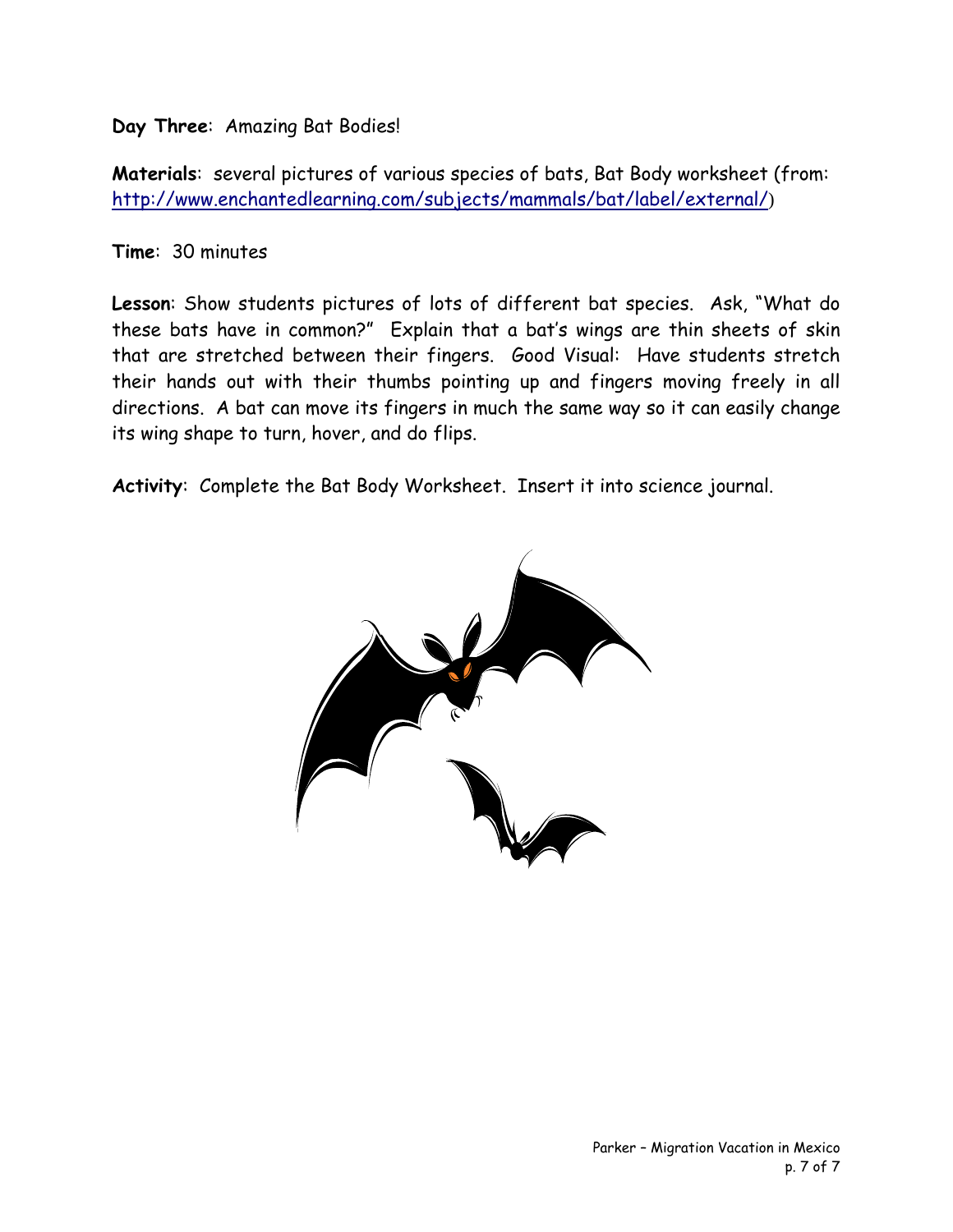**Day Four**: Where do Bats Live?

**Materials**: World Map, Map of North America, Map of Southern USA and Mexico (from:<http://www.enchantedlearning.com/school/Mexico/Mapprintout.shtml> )

#### **Time**: 30 minutes

**Lesson**: Use the world map to discuss that bats live all over the world except in very cold areas. The background knowledge below will help you lead the discussion. Wrap up the discussion by reading Batty about Texas by J. Jaye Smith; illustrated by Kathy Coates. It is an illustrated discussion of the Mexican free-tailed bat, which lives all over Texas, particularly in Austin where the largest urban bat colony exists beneath a bridge, and covers how the bats contribute to tourism, fertilizer for farmers, and mosquito control in the region. Use the map of North America to help students find Austin, Texas and Mexico. Discuss how the bats migrate to Mexico as the weather turns cooler in the fall, around November, and return again in the spring, around May. Show pictures of bats in Austin and at a cave near Calakmul, Mexico.

**Activity**: Students will color a map of Southern USA and Mexico. Insert it into science journal.

**Background Knowledge**: Bats are found on every continent except Antarctica. There are over 950 species of bats. There are about 45 different species of bats living in the United States. Mexico is home to about 140 different species of bats. Most bats live in large groups called colonies. There can be thousands of bats in a colony. Bats generally live in caves, old mine tunnels, under rocky areas, tree hollows, under bridges, or in the walls and roofs of buildings. Bats that live in areas with cold winters will either hibernate or migrate to warmer temperatures. In Austin, Texas, a colony of Mexican free-tailed bats summers (they winter in Mexico) under the Congress Avenue Bridge ten blocks south of the state capitol. It is the largest urban colony in North America with an estimated 1,500,000 bats. Each night they eat millions of insects. When their food supply dwindles in the fall, they fly to warmer weather in Mexico where there is a greater supply of their favorite food: insects.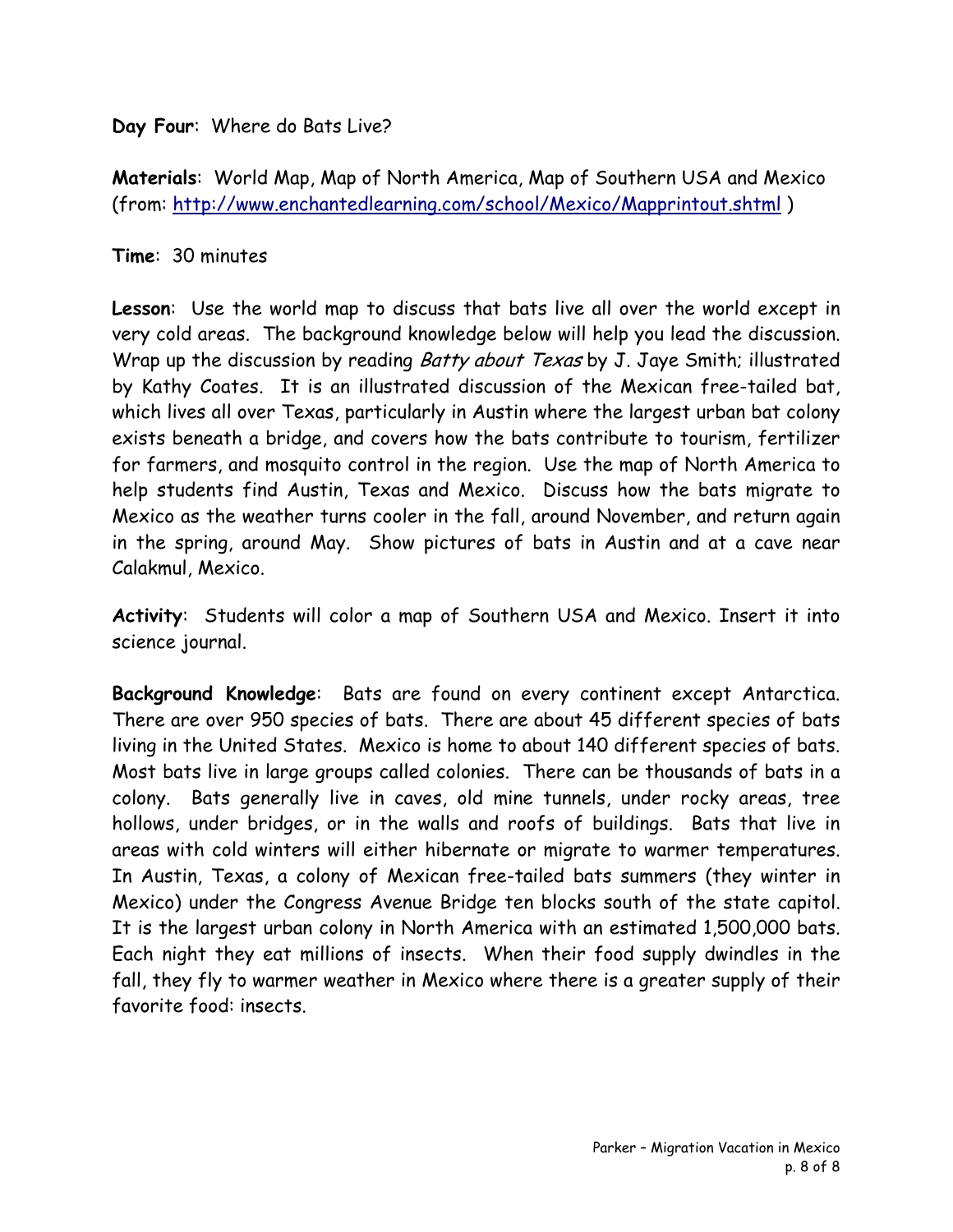**Pictures taken at Congress Avenue Bridge, Austin, Texas** 



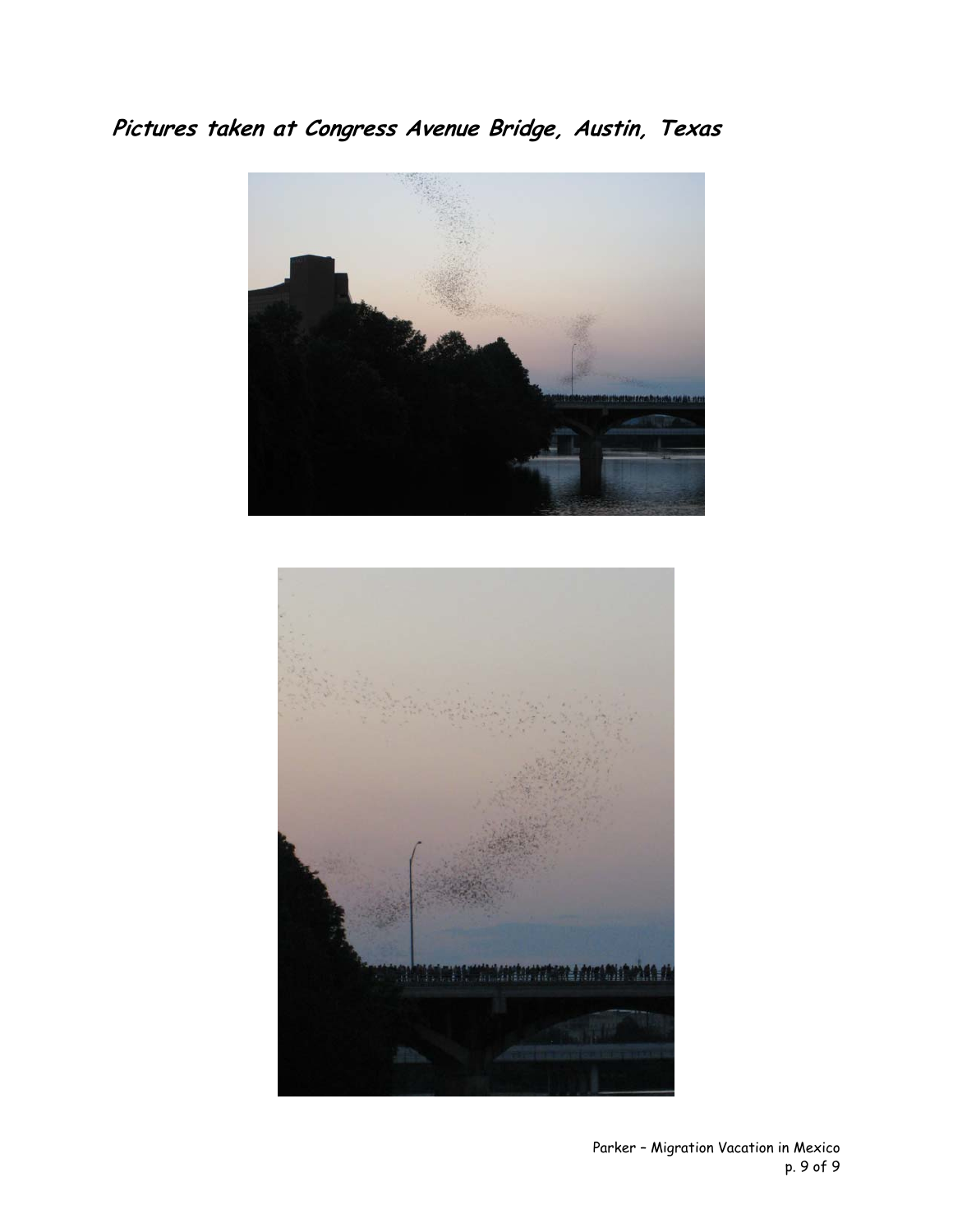**Pictures taken at a cave near Calakmul Bio-Reserve, Campeche, Mexico** 



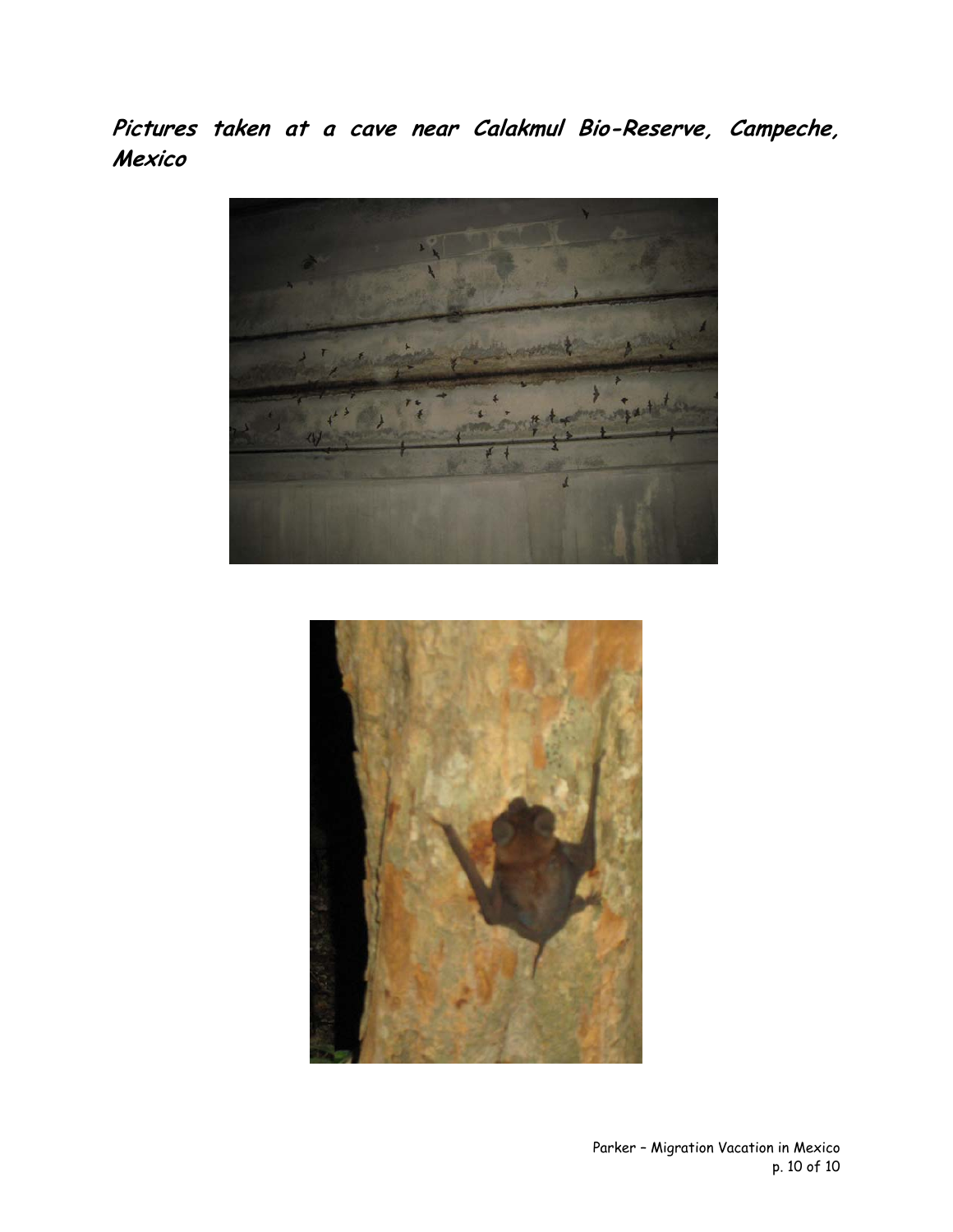**Day Five**: Are You My Baby?

**Materials**: Book with facts about bat nurseries, cotton balls soaked in various scents (perfume, vanilla extract, liquid smoke, orange extract, cinnamon, etc.), blindfolds

**Time**: 30 minutes

**Lesson**: Read to students about bat nurseries. (See background knowledge below.) Divide the class into 4 groups. Spread the groups into separate locations throughout the classroom. Give each group member a different scented cotton ball. Choose one group to be the mothers. Blindfold the mothers and have them go to the first group of students. Each mom will have to identify their baby by the scent of their cotton balls. Check to see that all babies and mothers were matched up correctly. The first group of students then become the mothers and they will go to the second group and find their babies. Continue until all students have had a chance to be the mothers.

| Student                                  | Scent 1                 | Scent 2                 | Scent 3                 | Scent 4                 | Scent 5                 |
|------------------------------------------|-------------------------|-------------------------|-------------------------|-------------------------|-------------------------|
| 1.                                       | $\overline{\mathsf{X}}$ |                         |                         |                         |                         |
| 2.                                       |                         | $\overline{\mathsf{X}}$ |                         |                         |                         |
| 3.                                       |                         |                         | $\overline{\mathsf{X}}$ |                         |                         |
|                                          |                         |                         |                         | $\overline{X}$          |                         |
| $\frac{4.5}{5.6}$<br>$\frac{6.7.8}{2.8}$ |                         |                         |                         |                         | $\times$                |
|                                          | $\overline{\mathsf{X}}$ |                         |                         |                         |                         |
|                                          |                         | $\overline{X}$          |                         |                         |                         |
|                                          |                         |                         | $\underline{X}$         |                         |                         |
|                                          |                         |                         |                         | $\overline{X}$          |                         |
| 10.                                      |                         |                         |                         |                         | X                       |
| $\underline{11}$ .                       | $\overline{\mathsf{X}}$ |                         |                         |                         |                         |
|                                          |                         | $\overline{\mathsf{X}}$ |                         |                         |                         |
|                                          |                         |                         | $\overline{\mathsf{X}}$ |                         |                         |
| $\frac{12}{13}$<br>$\frac{13}{14}$       |                         |                         |                         | $\overline{X}$          |                         |
| 15.                                      |                         |                         |                         |                         | $\overline{\mathsf{X}}$ |
| <u>16.</u>                               | $\overline{\mathsf{X}}$ |                         |                         |                         |                         |
|                                          |                         | $\overline{\mathsf{X}}$ |                         |                         |                         |
| $\frac{17}{18}$                          |                         |                         | $\underline{X}$         |                         |                         |
| <u>19.</u>                               |                         |                         |                         | $\overline{\mathsf{X}}$ |                         |
| 20.                                      |                         |                         |                         |                         | $\pmb{\times}$          |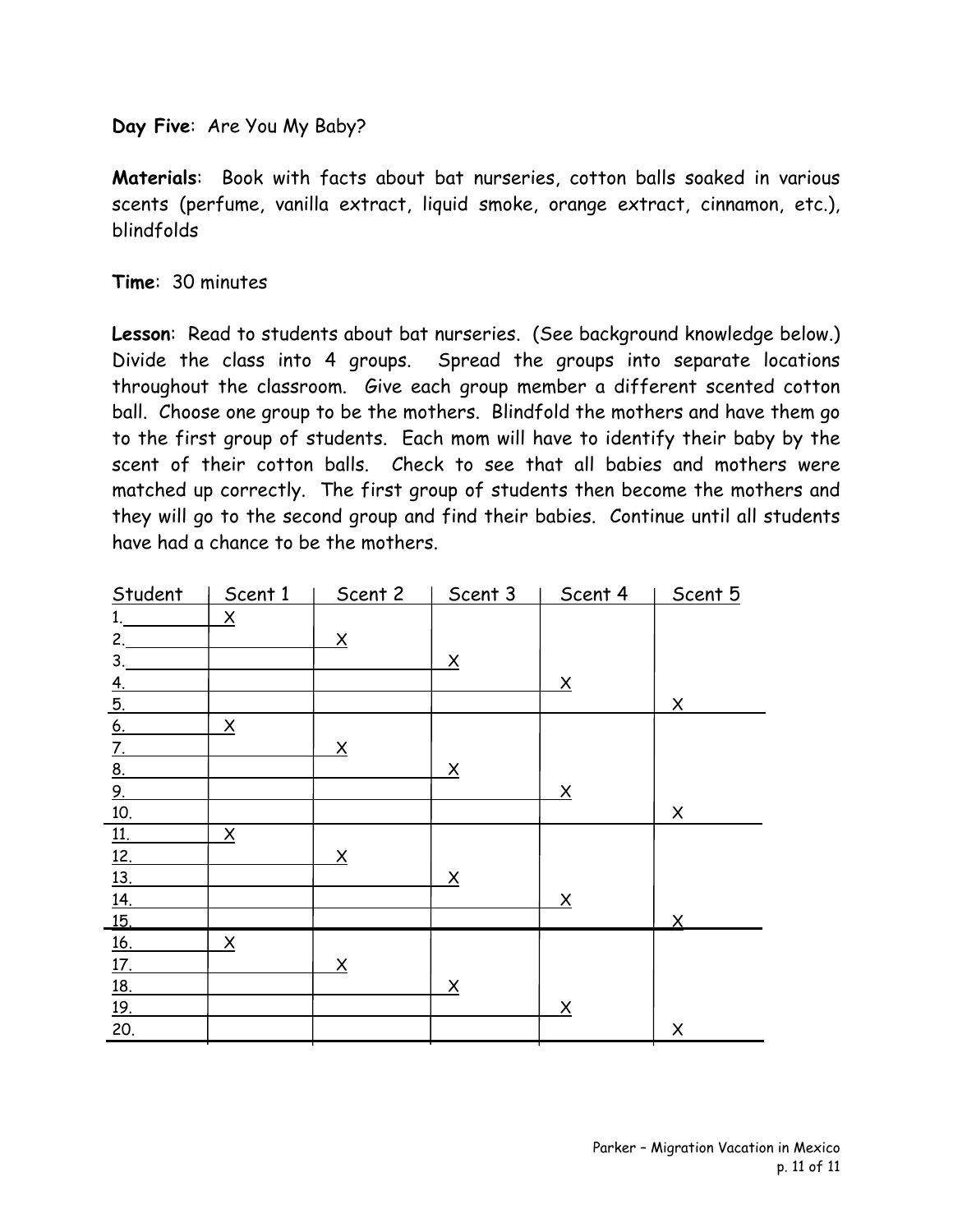**Day Six**: Preparation for Oral Report

**Materials**: Book with facts about bats, poster board, markers

**Time**: 45 minutes

**Lesson**: Divide students into small groups. Allow them time to prepare a poster that gives facts they learned about bats during this unit. Be sure to have lots of books available for them to use to hunt for additional facts. They will need to have an illustration of a bat on their poster identifying the major body parts.

#### **Day Seven**: Oral Report – Culminating Activity

**Materials**: Posters prepared by students on Day 6.

**Time**: 30 minutes

**Lesson**: Groups of students will give an oral report on bats while displaying the poster they made yesterday. Be sure to complete the KWL chart begun on Day 1.

|                     | 1 Point                                                                         | 2 Points                                                                              | 3 Points                                                                              |
|---------------------|---------------------------------------------------------------------------------|---------------------------------------------------------------------------------------|---------------------------------------------------------------------------------------|
| Poster - Content    | Included 1-3 accurate<br>facts about bats                                       | Included 4-7 accurate<br>facts about bats                                             | Included 7 or more<br>accurate facts about<br>bats                                    |
| Poster - Visual     | Poster lacks important<br>information or is<br>visually sparse                  | Poster includes<br>required information<br>and is visually appealing                  | Poster includes more<br>than the required<br>information and is<br>visually appealing |
| Oral Presentation   | Presentation is<br>unorganized and lacks<br>the basic information<br>about bats | Presentation is<br>organized and has most<br>of the basic<br>information about bats   | Presentation is<br>organized and has all<br>the basic information<br>about bats       |
| Group Participation | Group members did not<br>work together and<br>often arqued or were<br>off-task  | Group members worked<br>well together most of<br>the time and were<br>usually on task | Group members worked<br>well together most of<br>the time and were<br>always on task  |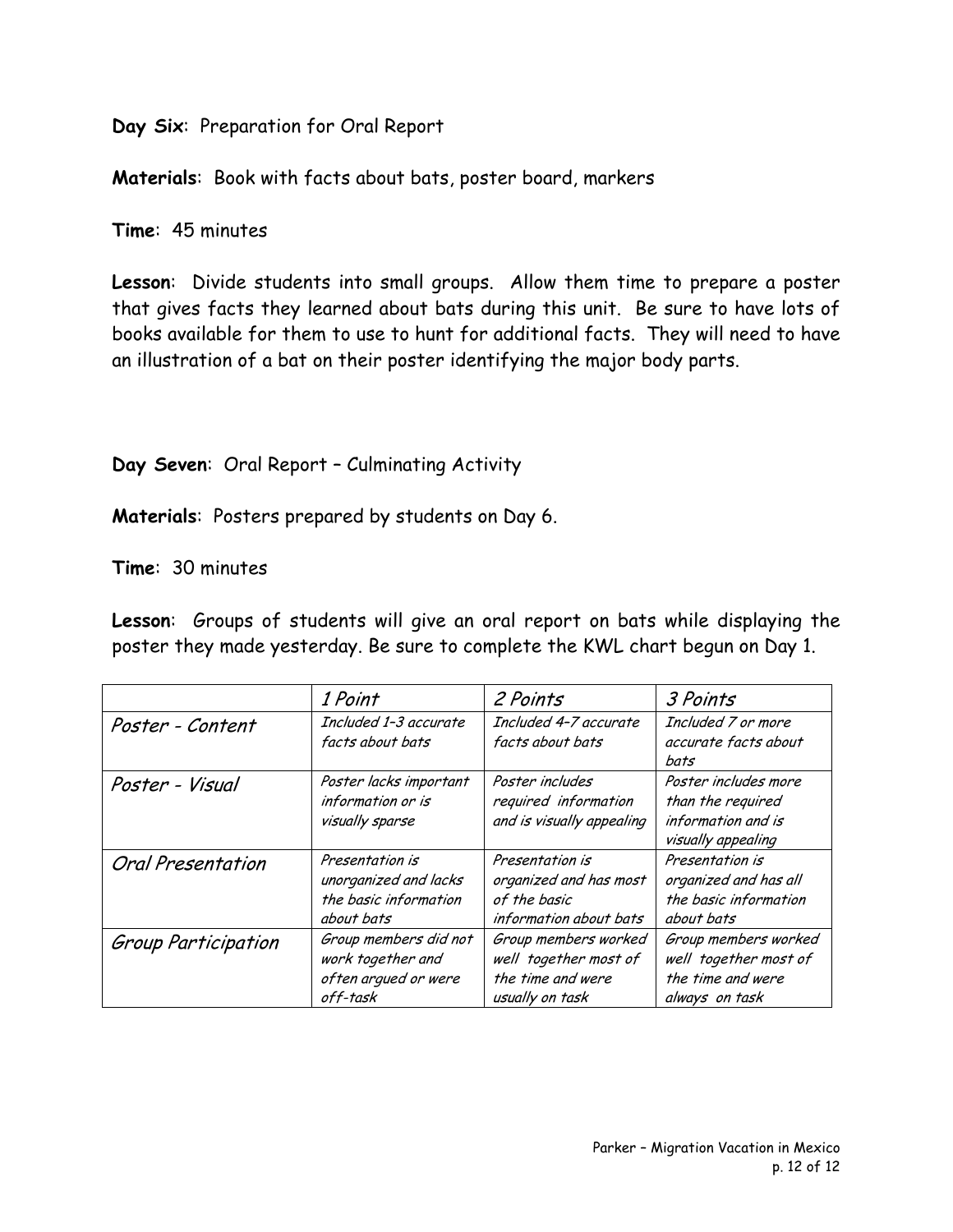#### **Bibliography**

- Chrustowski, Rick. Big Brown Bat. New York, NY: Henry Holt and Company, c2008.
- Davies, Nicola. Bat Loves the Night. Cambridge, MA: Candlewick Press, c2001.
- Earle, Ann. Zipping, Zapping, Zooming Bats. New York, NY: HarperCollins, c1995.
- Gibbons, Gail. Bats. Bronx, NY: Holiday House, 1999.
- Iorio, Nicole. Bats!, by the Editors of TIME For Kids. New York, NY: HarperCollins Publishers Inc., 2005
- Kalman, Bobbie. *Endangered Bats.* New York, NY: Crabtree Publishing Company, 2006.
- Lies, Brian. Bats at the Beach. Boston, MA: Houghton Mifflin, c2006.
- Lies, Brian. Bats at the Library. Boston, MA: Houghton Mifflin, 2008.
- Markle, Sandra. Little Lost Bat. Watertown, MA: Charlesbridge, 2006.
- Markle, Sandra. Outside and Inside Bats. New York, NY: Atheneum Books For Young Readers, 1997.
- Mason, Adrienne. Bats. Tonawanda, NY: Kids Can Press Ltd., 2003.
- McNulty, Faith. When I Lived with Bats. New York, NY: Scholastic, c1998.
- Perry, Phyllis. Bats, The Amazing Upside-downers. Danbury, CT: Franklin Watts, 1998.
- Shebar, Sharon Sigmond. Bats. New York, NY: Franklin Watts, 1990.
- Smith, J. Jaye. *Batty about Texas*. Gretna, LA: Pelican Pub., 2009.
- Stout, Frankie. Bats, Nature's Night Flyers. New York, NY: PowerKIDS Press, 2009.

#### **Bat Web sites**:

Bat Conservation International:<http://www.batcon.org/> Bat Facts and Amazing Trivia: <http://www.letsgetwild.net/docs/bats.pdf>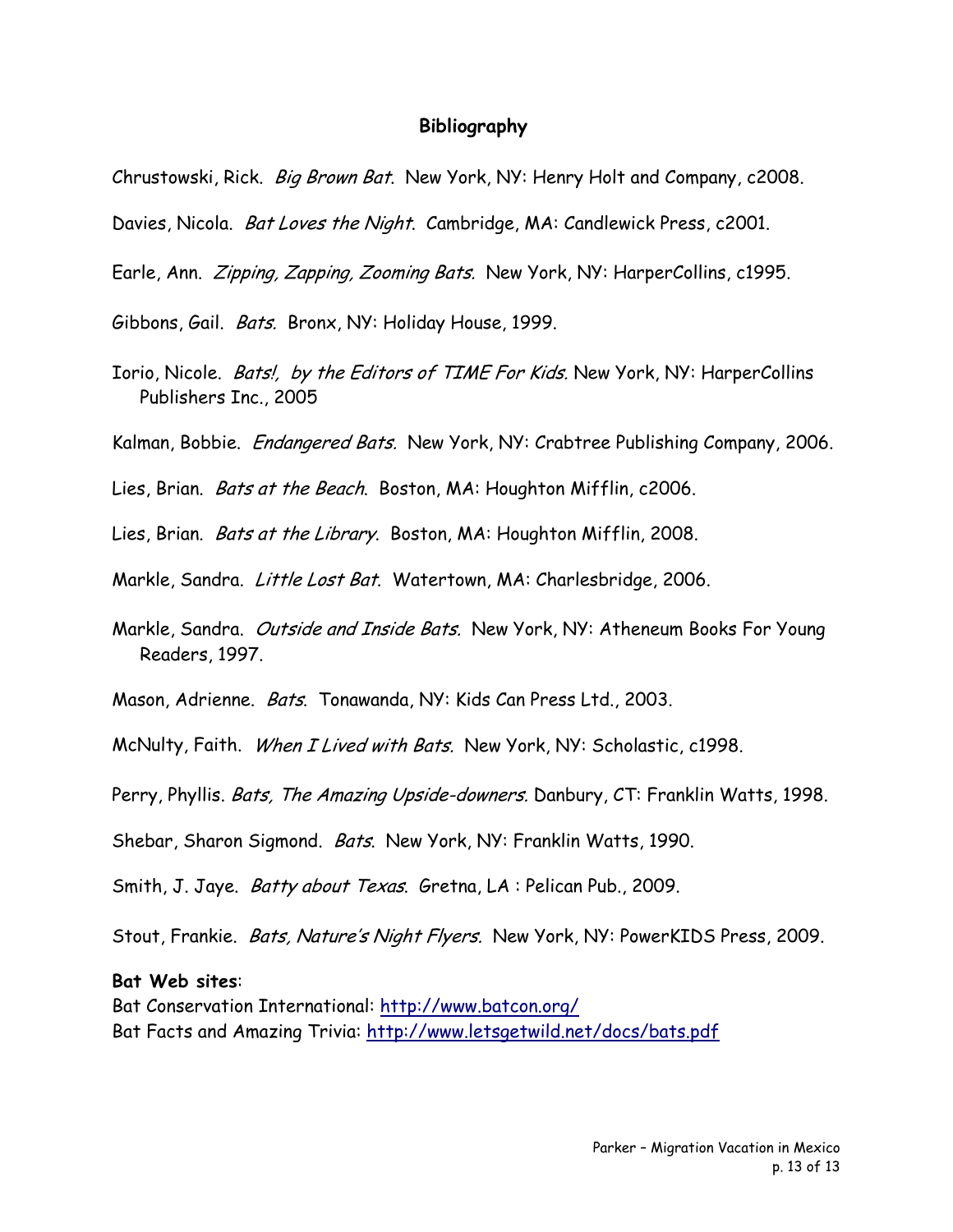Migration Vacation in Mexico: Bats, Sea Turtles, and Butterflies on the Move

## Sea Turtles



Parker – Migration Vacation in Mexico p. 14 of 14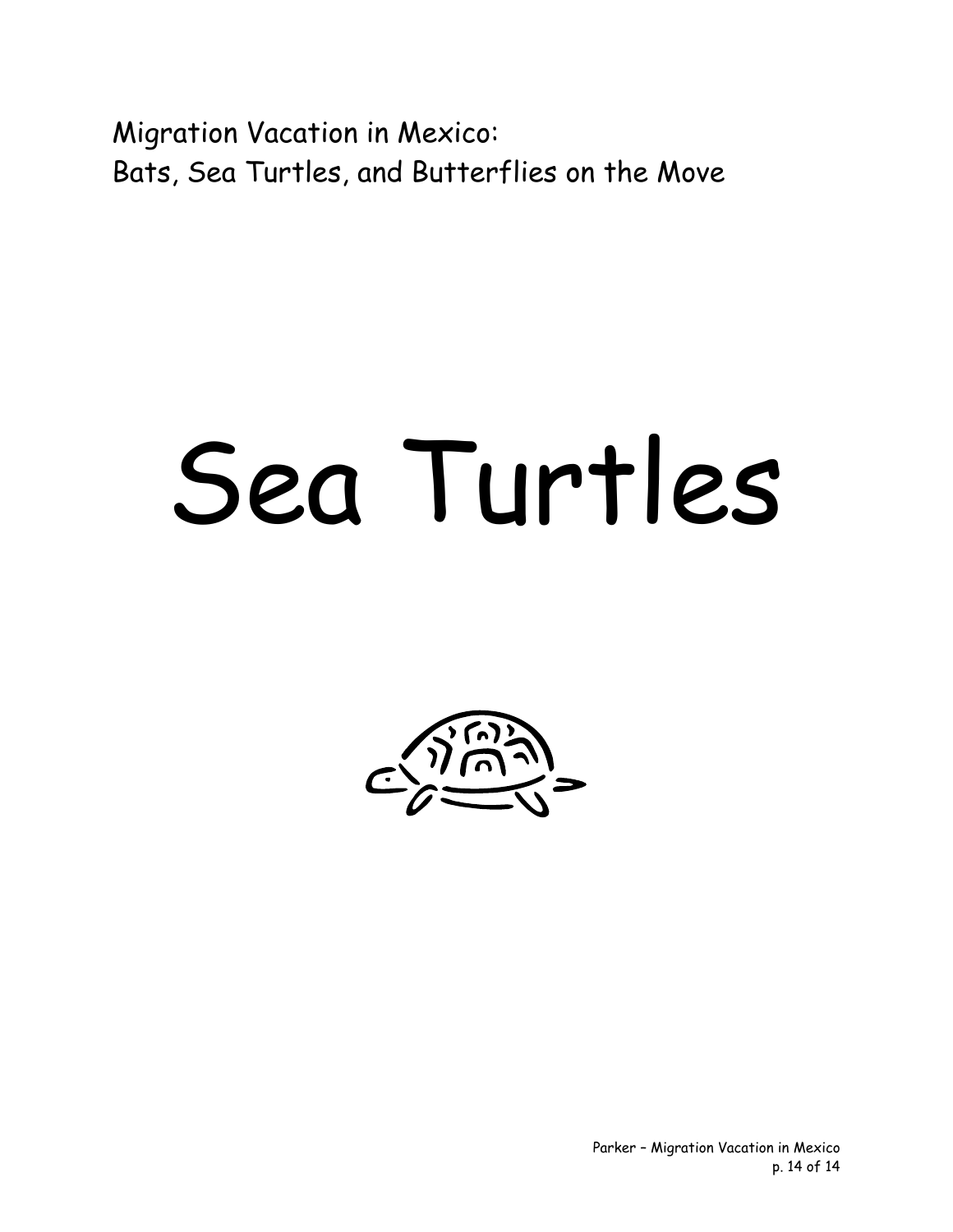#### **Desired Results for Sea Turtles**

**Understandings**: Students will understand what sea turtles look like, how sea turtles live, what they eat, and where they live. They will learn specifically about the seven species of sea turtles that live in the Caribbean.

#### **Central Questions**:

- Where do sea turtles live?
- What do sea turtles like to eat?
- What kind of animals are sea turtles?
- What is the life cycle of a sea turtle?
- What do different species of sea turtles look like?

#### **Students will know**:

- ❖ Sea turtles are reptiles.
- $\cdot$  The leatherback turtle is the largest reptile in the world.
- $\div$  Sea turtles have lived on earth for over 100 million years.
- \* Nesting females usually return to the beaches where they were born to lay their own eggs.
- $\cdot$  There are seven species of sea turtles.
- Male sea turtles rarely return to land.
- Sea turtles can live to be 100 years old.
- $\cdot$  Sea turtles are found in warm oceans around the world.
- Mother sea turtles can lay as many as 500 eggs in one season.
- Mother sea turtles usually return to the beaches where they were born to lay their eggs.

#### **Students will be able to**:

- $\div$  Identify the main body parts of the sea turtle.
- Distinguish facts from opinions about sea turtles
- $\cdot$  Recognize the physical characteristics of different sea turtle species.
- $\cdot$  Role-play the chain of events between the time that the mother sea turtle comes ashore and lays her eggs to the time when the hatchlings return to the sea.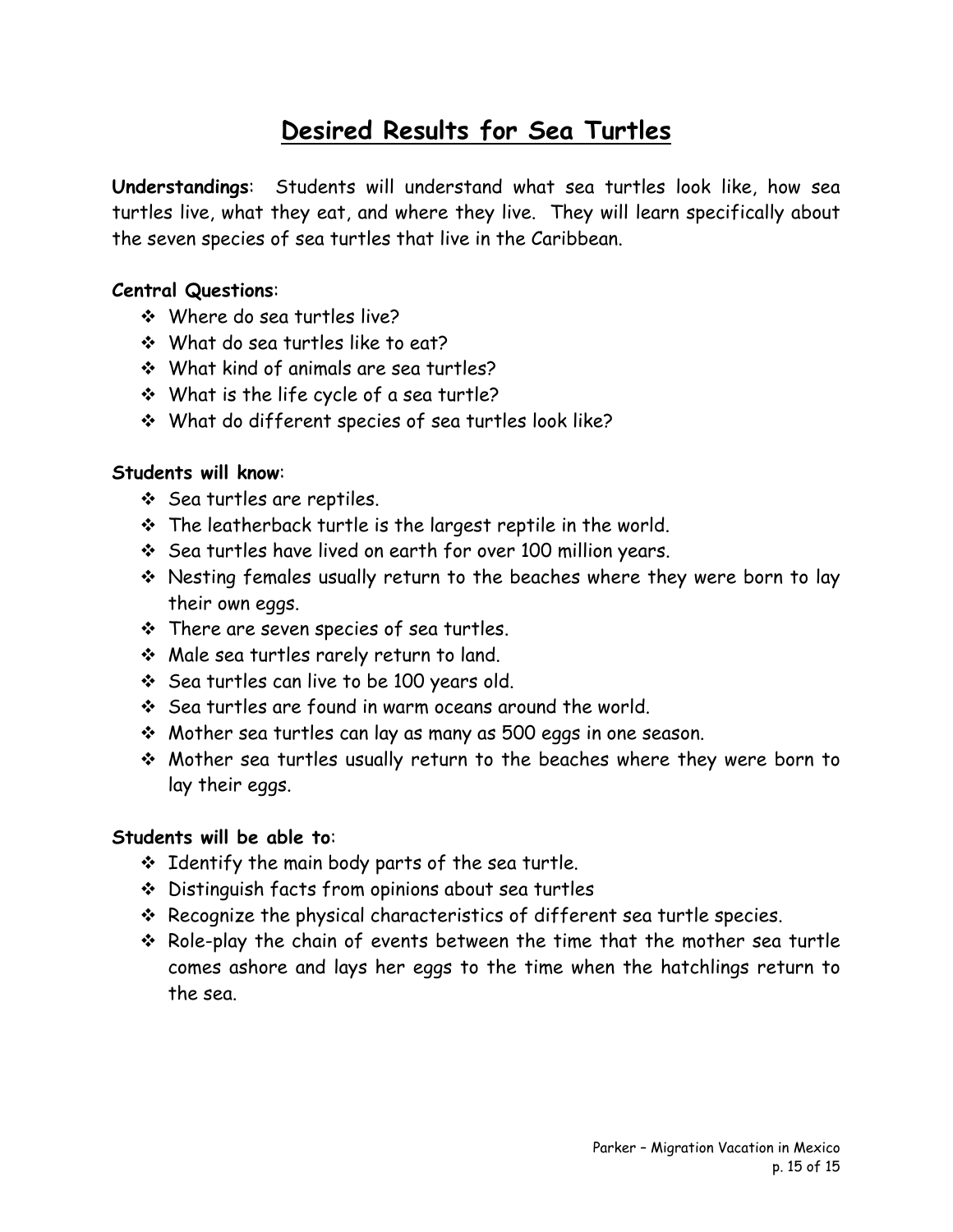#### **Assessment Evidence**

#### **Performance Tasks**:

- 1. Students will give an oral report on sea turtles at the end of the unit.
- 2. Students will label the main body parts of a sea turtle.

#### **Other Evidence**:

- 1. Students will draw and write about sea turtles in science journals.
- 2. Students will be able to locate migration patterns between the northern Atlantic Ocean to the Gulf of Mexico on a map.
- 3. Students will describe orally the major threats to sea turtles and the conservation efforts that are underway in the U.S. and Mexico.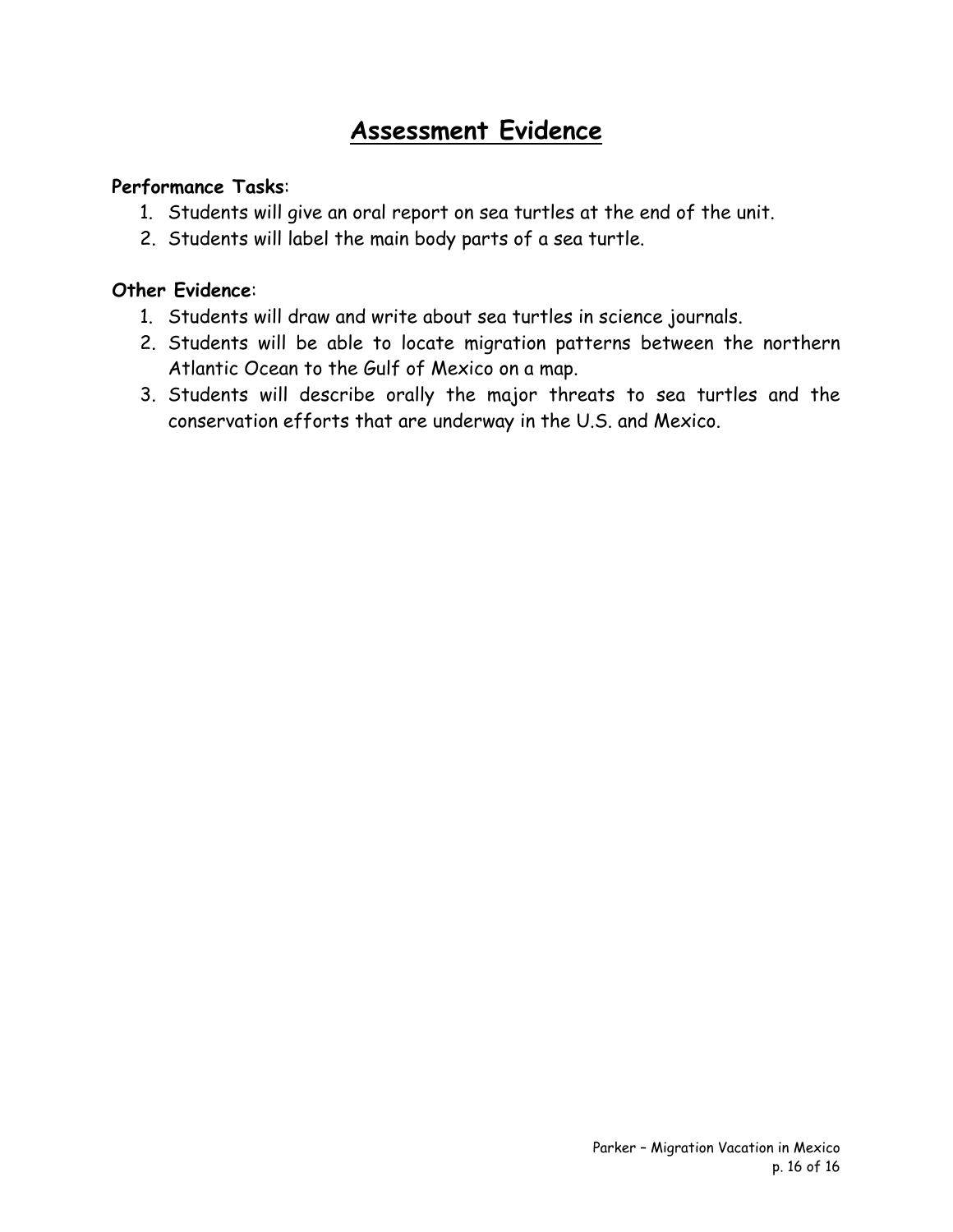**Day One**: Assessing Background Knowledge

**Materials**: Chart paper, marker, book with facts about sea turtles (see book list)

**Time**: 30 minutes

**Lesson**: Use chart paper to complete a K/W/L chart. Ask the students what they already know about sea turtles. Accept all answers even if they are incorrect. Record answers on a large sheet of chart paper. Next, ask students what they would like to learn about sea turtles. Be sure to include questions about migration. Record these questions on a second sheet of chart paper. Post these charts someplace in the room as they will be used again at the end of the unit. Complete today's lesson by reading one of the books about sea turtles. I like to read Into the Sea by Brenda Z. Guiberson.

| What I Know | What I Want to Know | What I Learned<br>$\mathbf{I}$ |
|-------------|---------------------|--------------------------------|
|             |                     |                                |
|             |                     |                                |
|             |                     |                                |
|             |                     |                                |
|             |                     |                                |
|             |                     |                                |
|             |                     |                                |
|             |                     |                                |
|             |                     |                                |
|             |                     |                                |
|             |                     |                                |
|             |                     |                                |
|             |                     |                                |
|             |                     |                                |
|             |                     |                                |
|             |                     |                                |
|             |                     |                                |
|             |                     |                                |
|             |                     |                                |
|             |                     |                                |
|             |                     |                                |

K/W/L Chart

**Day Two**: Sea Turtles and Nesting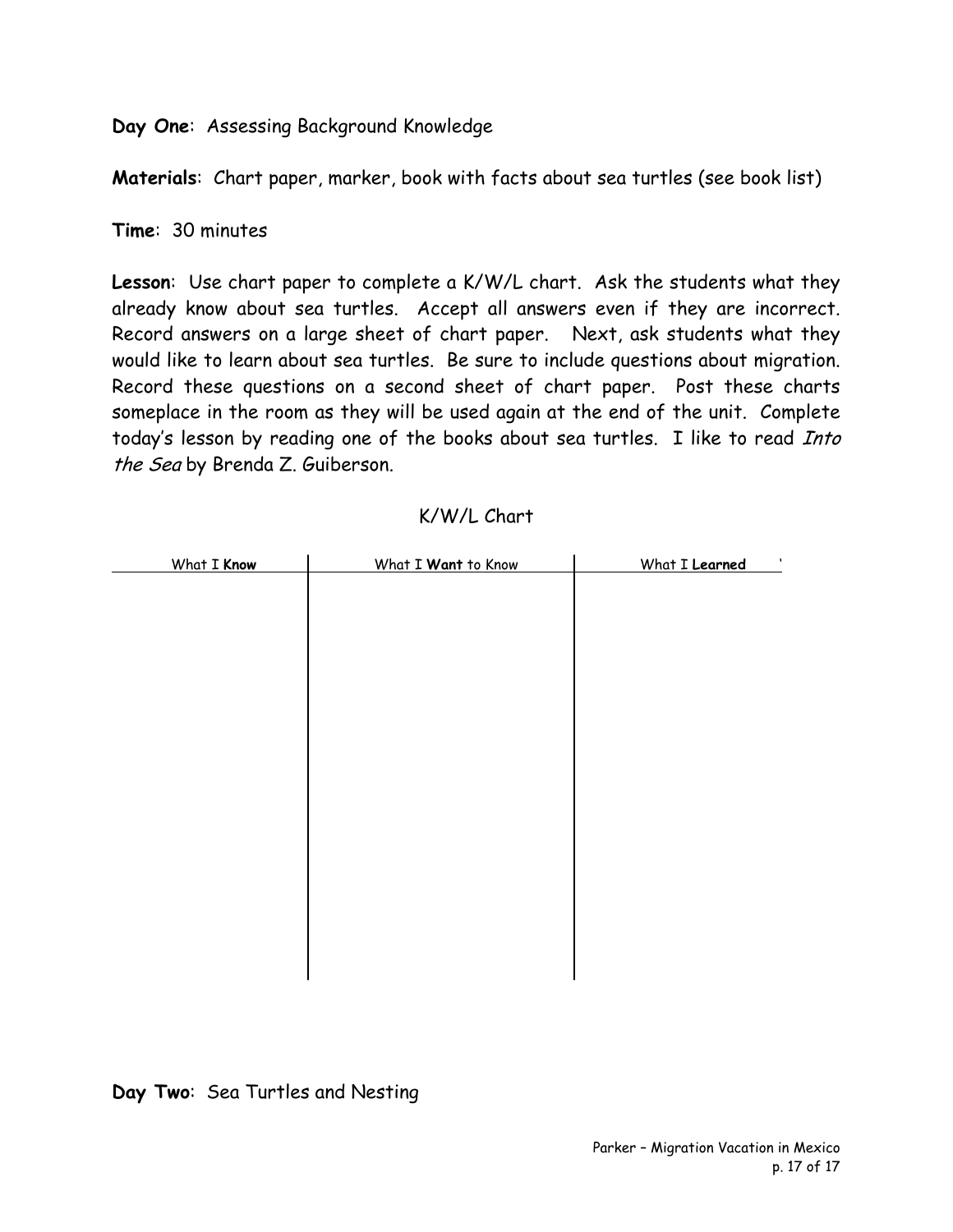**Materials**: The Life Cycle of a Sea Turtle by Bobbie Kalman, large plastic container, sand, 100 ping pong balls, replica of a large sea turtle, journal, crayons, pictures of sea turtles

**Time**: 30 Minutes

**Activity**: Remind students of the book we read yesterday (Into the Sea by Brenda Z. Guiberson). Have them brainstorm some of the facts from the story. Reread the following paragraph:

 "After more than twenty years in the sea, the turtle returns to the land. She waits until nighttime, when the tide is high, to come in. She is slow and awkward as she pulls her huge body up onto the sandy beach. She does not see well on land. Tears stream down her cheeks, as they do in the water, to help her body get rid of extra salt from the sea. She pokes her nose into the sand. The turtle seems to know that she has come back to the same island where she was born."

**Simulation Day 1**: After a discussion about sea turtles returning twenty years later to the same beach where they were born to lay their eggs, begin the simulation. Bring out a large plastic storage container (about 2' by 3'). Pour in sand until the container is half full. Now, dim the lights to simulate night time. Wait patiently for a mother sea turtle to appear. (I use a large plastic sea turtle but a stuffed animal would work well too.) Place her on top of the sand. Read p. 12–13 of The Life Cycle of a Sea Turtle by Bobbie Kalman. It describes the nesting process in a way that is easy enough for first graders to understand. Dig a large hole in the sand then pour in 100 ping pong balls. Read p. 14 of the same book. It is about how the mother sea turtle leaves her eggs and returns to the sea. Cover the eggs (ping pong balls) with sand using the mother sea turtle to act it out. Explain to the kids that the mother now swims out to sea knowing that her babies will instinctively know what to do when they hatch in 45–70 days. Cover the container from student's view.

**Activity**: Color a picture of a sea turtle and journal about the nesting process. Use the following vocabulary words: egg chamber, nesting, and clutch. See glossary for definitions.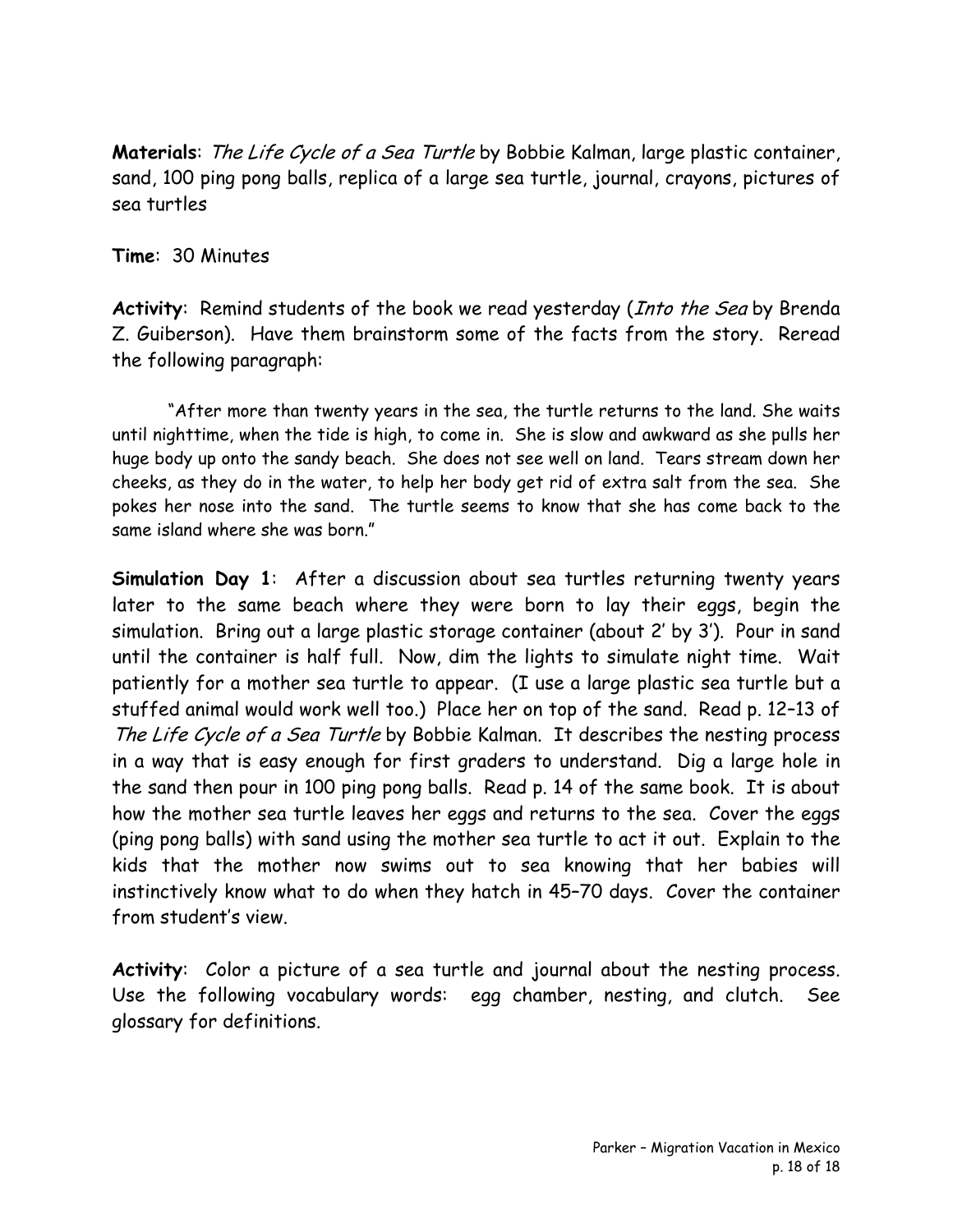**Day Three**: Types of Sea Turtles

**Materials**: pictures and information about sea turtles, map of the Caribbean, butcher paper, yard stick, marker

#### **Time**: 30 minutes

**Activity**: Begin with a discussion about reptiles. Facts about reptiles:

- All reptiles have scales and a backbone, and they breathe with lungs.
- They are cold-blooded animals.
- All reptiles reproduce by laying eggs.
- Some reptiles live on land, and others live in water.
- There are four main groups of reptiles.
	- 1. alligators and crocodiles
	- 2. tortoises, turtles, and sea turtles
	- 3. tuataras
	- 4. lizards and snakes

Although there are over 260 species of turtles, there are only seven species of sea turtles. Show students a picture of each species and talk about their physical differences. You can use many of the books listed in the bibliography or find information on the Web. Try [http://www.cccturtle.org](http://www.cccturtle.org/) for some great facts. Explain that sea turtles are found all over the world but we are going to focus on the six species that live in the Caribbean. Those species are: Leatherback, Green turtle, Loggerhead, Hawksbill, Kemp's Ridley, and Olive Ridley.

**Simulation Day 2**: Check the progress of the nesting area but do not disturb the eggs. Nothing will be happening.

**Activity**: Put a white piece of butcher paper up the length of your wall. It will need to be at least 7 feet high. Mark off 7 feet divided into 6" increments. Now record the average height of each of the sea turtle species. Leatherback – 74", Green turtle - 49", Loggerhead – 47", Hawksbill – 35", Kemp's Ridley – 30", and Olive Ridley – 30". Now let students stand next to the chart and see how they measure up.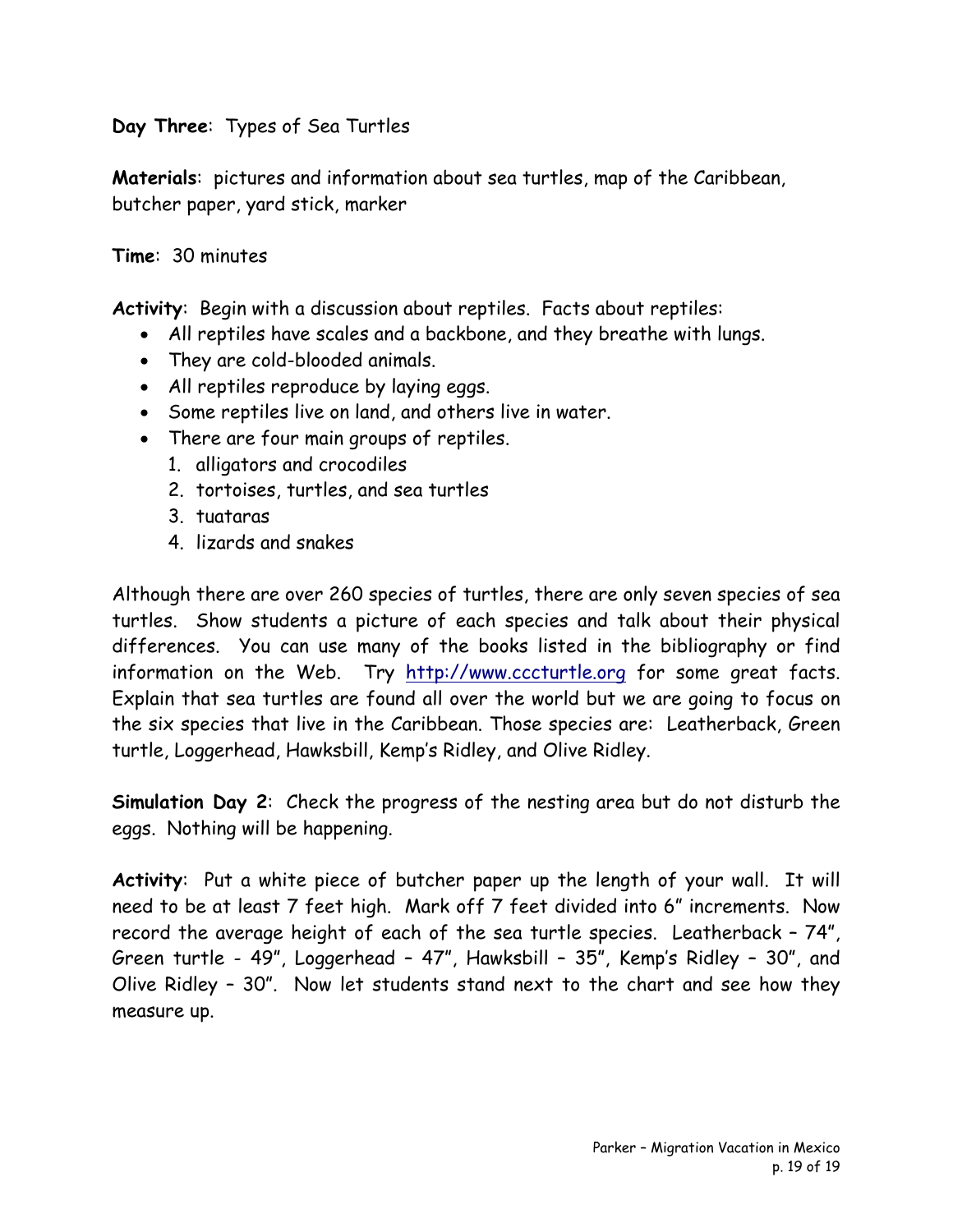**Day Four**: Sea Turtle Migration

**Materials**: Turtles' Way: Loggy, Greeny & Leather by Mara Uman Hixon, map of the Atlantic Ocean, Caribbean, and Gulf of Mexico, mesh cloth or screening material, wooden posts

**Time**: 30 minutes

**Background Information**: Sea turtles that nest in the southeast U.S. travel all over the Atlantic, the Gulf of Mexico, and the Caribbean. It is important that we protect the sea turtle, so all countries in this area must work together. All species of sea turtles are endangered and citizens must be educated in conservation efforts.

Activity: Read Turtles' Way: Loggy, Greeny & Leather by Mara Uman Hixon. Record new facts that the students learned about sea turtles. Put up a map of the Atlantic Ocean, Caribbean, and Gulf of Mexico. Explain to the students that little is really known about the mysterious journey of sea turtles as they travel throughout the ocean. Most research has been focused on nesting females and hatchlings emerging from the nest, largely because they are the easiest to find and study. In recent years thousands of sea turtles have been tagged to help collect information about their growth rates, reproductive cycles, and migration routes.

**Simulation Day 3**: Before the students uncover the container to check on the nest, disturb the nest by throwing several eggs out of the nest and removing about twenty of the eggs. Reveal the nest and allow students to discover the problem. Lead a group discussion asking them what they think could have happened. Remind them that we are simulating a nest site on a beach in Mexico. In the end, explain that ghost crabs found the nest and carried many of the eggs away to feed on them. Cover the remaining eggs back up and put a mesh cloth cage around it.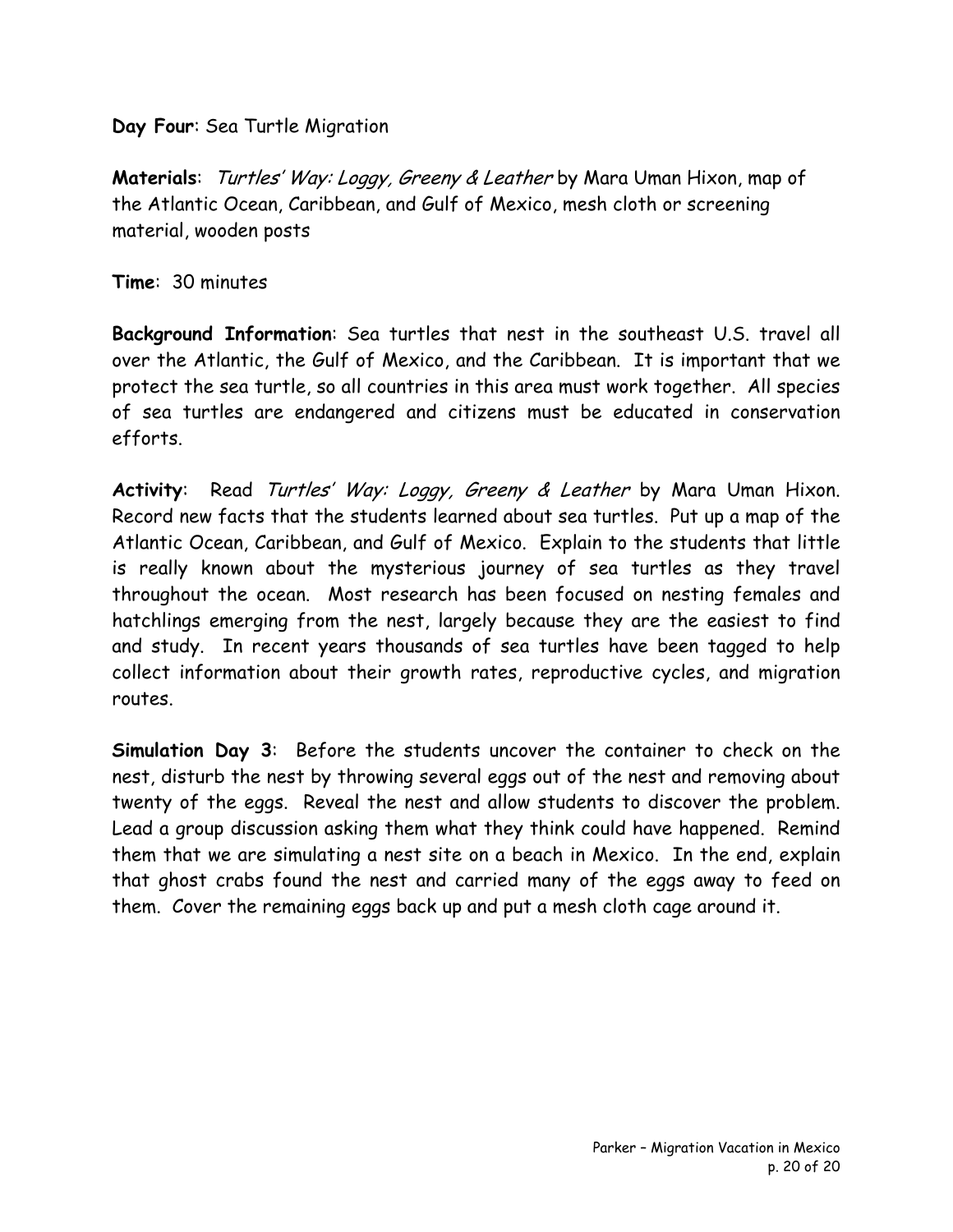**Day Five**: Conservation

**Materials**: poster board, markers

**Time**: 30 minutes

**Activity**: Today we are going to make posters to educate people on the threats to sea turtles and what we can do to assure their survival. Give the students information about things humans can do to increase the sea turtle population. Create a poster to be hung in our school's media center.

Threats:

- Sea turtles are killed for their meat.
- Eggs are dug up by humans for food.
- Turtle shells are used for jewelry.
- Sea turtle oil is used in cosmetics.
- Habitat is destroyed with buildings.
- Shore lights confuse hatchlings causing them to crawl away from the ocean and toward busy highways.
- Sea turtles get caught in the lines and nets of fishing boats.
- They are hit by speedboats.
- They get tangled up in ocean pollution.

**Simulation Day 4**: Check the progress of the nesting area but do not disturb the remaining eggs. Nothing will be happening.





Stop Building on Nesting Beaches!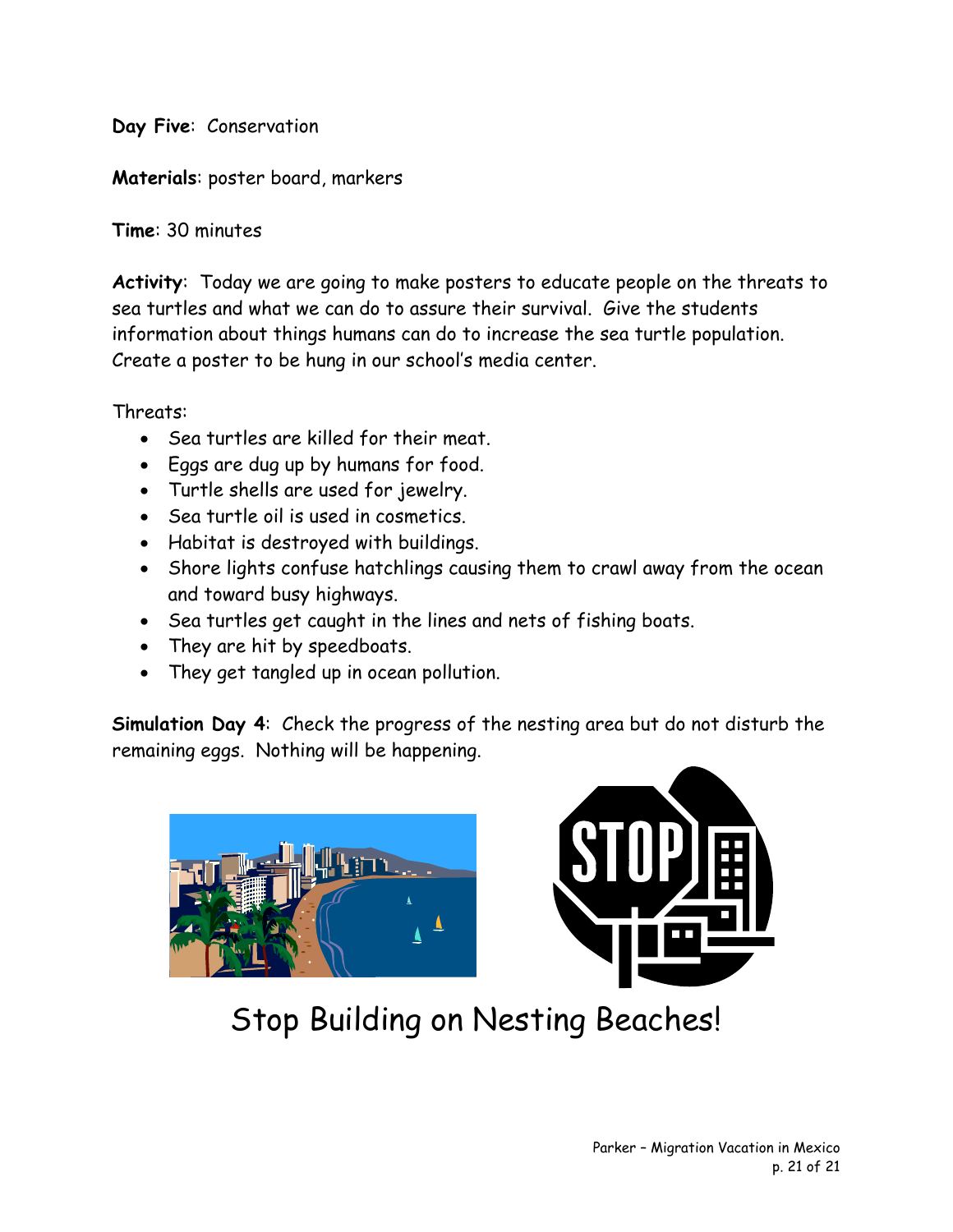**Day Six**: Life Cycle

**Materials**: Watch Me Grow: Turtle by DK, journals, 70 replicas of sea turtle hatchlings (if you do not have access to replicas, you can laminate pictures of about 70 sea turtles of the same species)

#### **Time**: 30 minutes

**Activity**: Read Watch Me Grow: Turtle by DK. You might want to skip p. 6–7 if you don't want to explain the mating process to a bunch of young children. Discuss some of the new facts they learned about sea turtles from the book. Have the students record interesting facts in their journals.

Some facts from book:

- The turtles use a tiny hard tooth, called an egg tooth, to help them break open their shell.
- Sea turtle eggs hatch after about 60 days.
- The baby sea turtles are about 2 inches long.
- If the temperature in the nest is hot, all the hatchlings will be girls. If it is cooler, they will all be boys.
- Adult sea turtles can stay under water for up to five hours before taking a breath of air.
- Sea turtles can live to be more than 80 years old.
- Instead of a hard shell, the Leatherback has a thick skin that is supported by bones.

**Simulation Day 5**: In advance, open up the nest and pull out the majority of the eggs (ping pong balls). Place hatchling replicas emerging out of the sand and crawling around in the sand then recover the container. As students gather around, they will discover the hatchlings. Have them predict how many they think will actually make it to the ocean. Point out to students that it is important not to touch the turtles unless they are in danger. Some scientists believe that the process of finding their way into the ocean will help the sea turtle "remember" how to return to lay its own eggs on the same beach. Cover the container.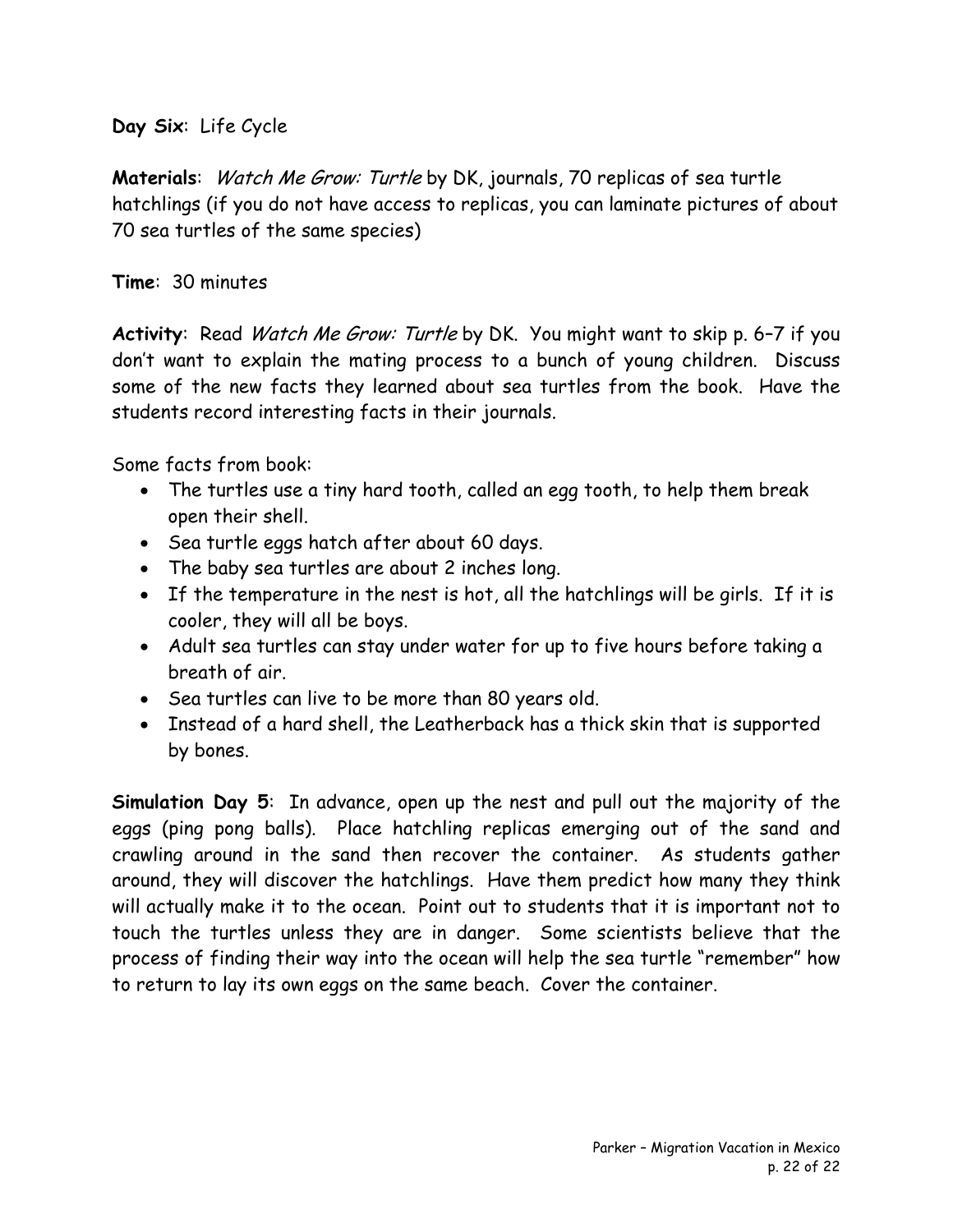**Day Seven**: Threats to Hatchlings and Baby Sea Turtles

**Materials**: The Life Cycle of a Sea Turtle by Bobbie Kalman, drawing paper, crayons or markers, 10 baby sea turtle replicas

#### **Time**: 30 minutes

**Activity**: Read p. 15–23 of The Life Cycle of a Sea Turtle by Bobbie Kalman. It discusses the threats to young sea turtles. Have students draw pictures explaining those threats. Divide a piece of white construction paper into fourths. Draw a picture of four different situations that could affect the life of sea turtles.

Threats:

- Eggs could be eaten by predators such as raccoons, wild dogs, pigs, ghost crabs, sea birds, and several types of insects.
- Human threats as discussed on Day 5.
- Hatchlings face the same chance of being eaten by the land predators mentioned above.
- Once the hatchling reaches the ocean, it becomes vulnerable to hungry sharks and other predatory fish.

**Simulation Day 6**: Before the students arrive, remove the sand and all eggs and hatchlings from the container. Fill the container a few inches with water. Put about 10 of the hatchings in the water. If seaweed or other water plants are available, put those in there. You can also use long blades of grass to simulate seaweed. Recover the container. When students come to check on the hatchlings today, they will discover that only 10 of them actually made it to the ocean. Discuss the pictures they drew today to help them discover some of the reasons the sea turtles did not make it. In reality, it is believed that only one out of 1,000 sea turtles will make it to adulthood.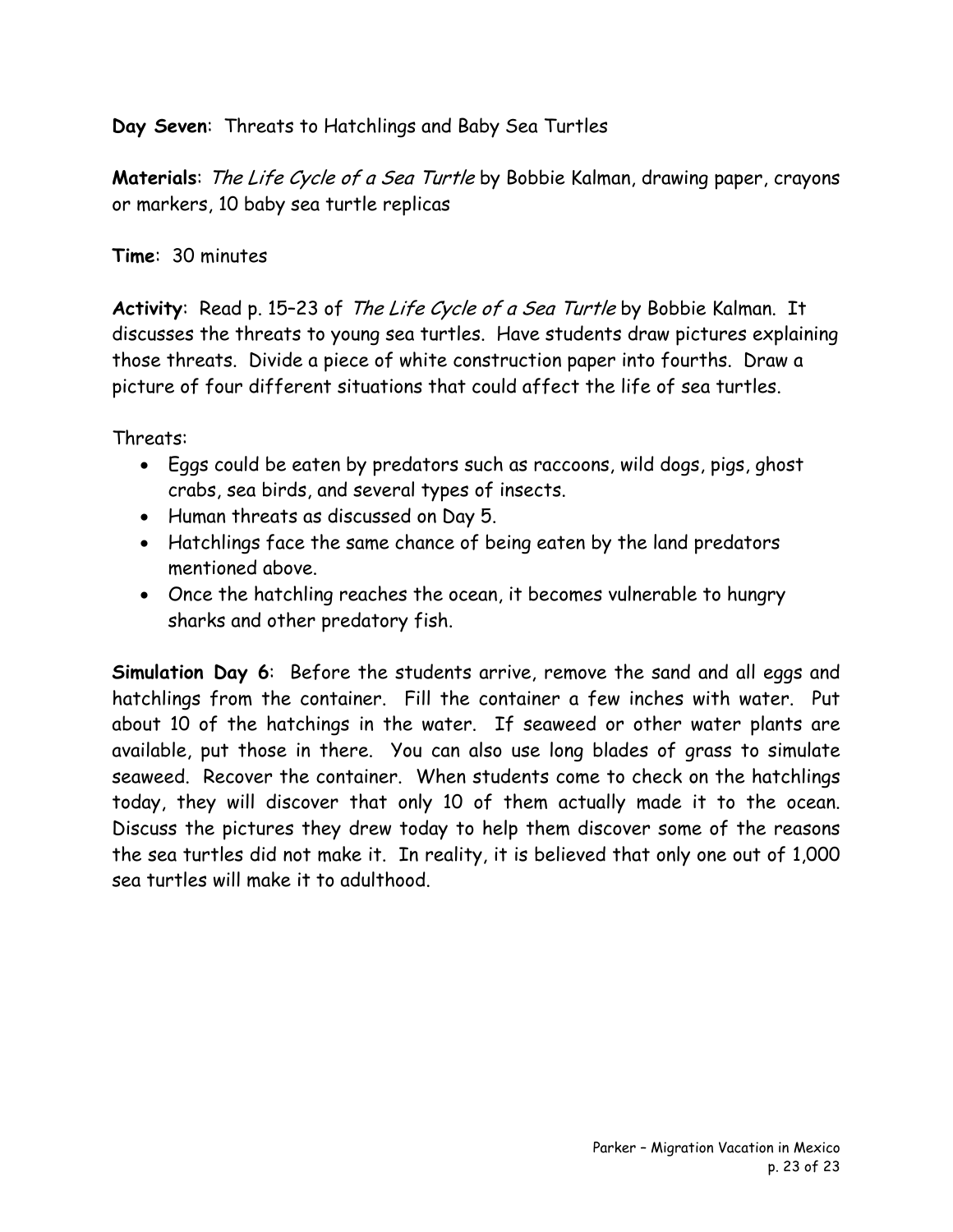**Day Eight**: Reporting on the Sea Turtle

**Materials**: Books on sea turtles, butcher paper, notes

**Time**: 60 minutes

**Activity**: Students will work in groups of 3–4 students. They will review their notes and books on sea turtles to complete a report on sea turtles. Give them about 30 minutes to draw and record facts that they have learned during this unit. Have groups give an oral report of what they learned. Be sure to complete the KWL chart began on Day 1.

**Extension Activities**: In April, National Geographic will sponsor The Great Turtle Race. Check out their Web site at: <http://www.greatturtlerace.com/> In 2009, they monitored and tracked eleven leatherback sea turtles speeding from foraging grounds in the frigid waters of Canada to nesting beaches on the sun-soaked shores of the Caribbean. The turtles were tagged with state-of-the-art satellite tracking devices that allowed them to follow this incredible 3,700-mile (6,000 kilometer) journey. Have each student choose which turtle they think will win then monitor their progress each day. This is an excellent graphing activity.

Support a conservation center and adopt a sea turtle. You can find sea turtles to adopt at the following Web sites:

<http://www.seaturtle.org/adopt/> <http://www.cccturtle.org/support.php> <http://savetheseaturtle.org/>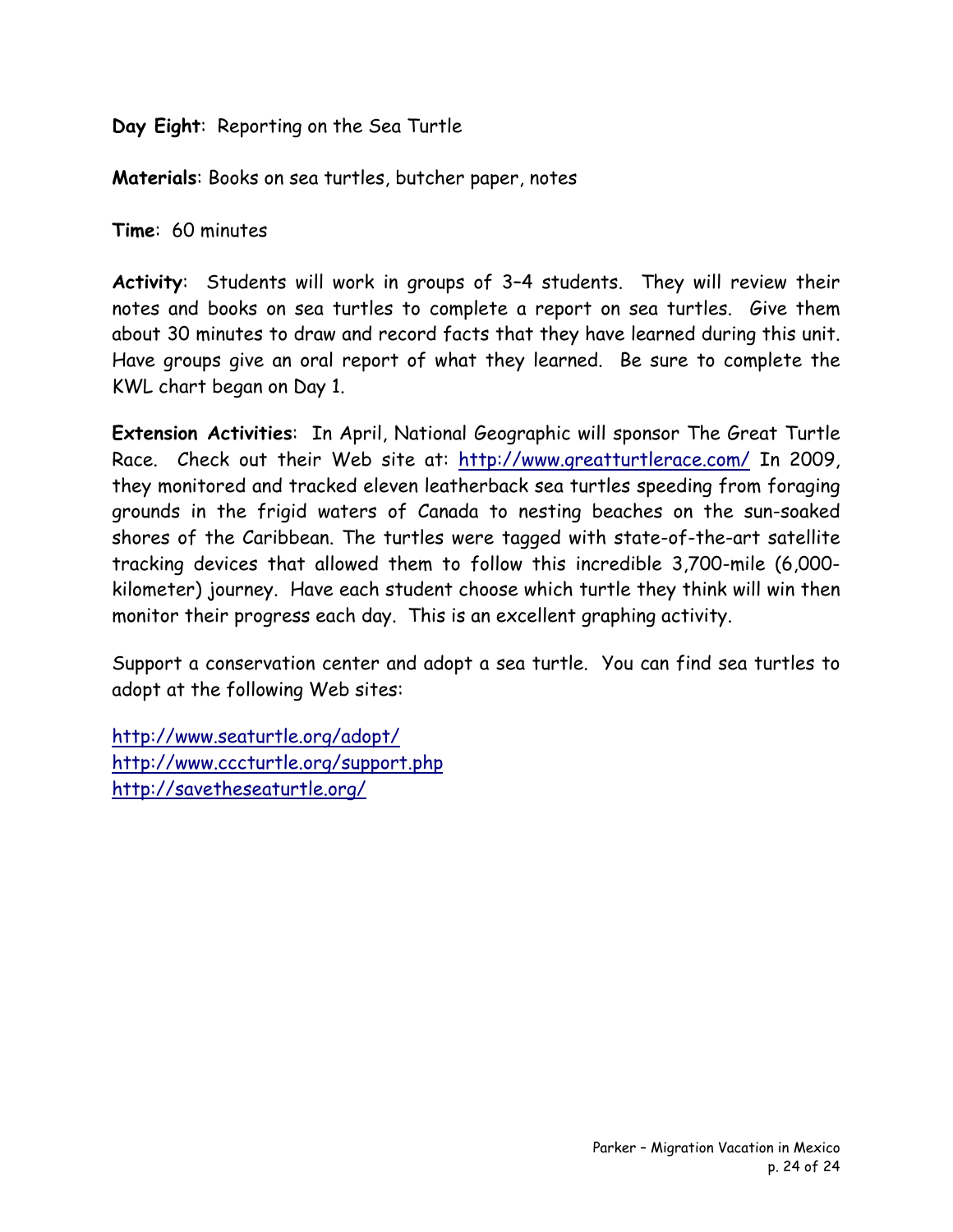#### **Glossary**

**clutch**: A group of eggs that hatches together.

**egg chamber**: A nest made for the sea turtle to lay her eggs.

**nesting**: Making a nest and laying eggs is called nesting.

#### **Pictures of a Sea Turtle Conservation Center**

Xpicab's Fish Farm and Turtle Conservation Camp Calakmul, Campeche, Mexico



Sea turtle eggs that were laid on this beach in Mexico have been transferred by volunteers to these protected nests. Sea turtles will emerge about 60 days after the eggs were laid depending on the outside temperature.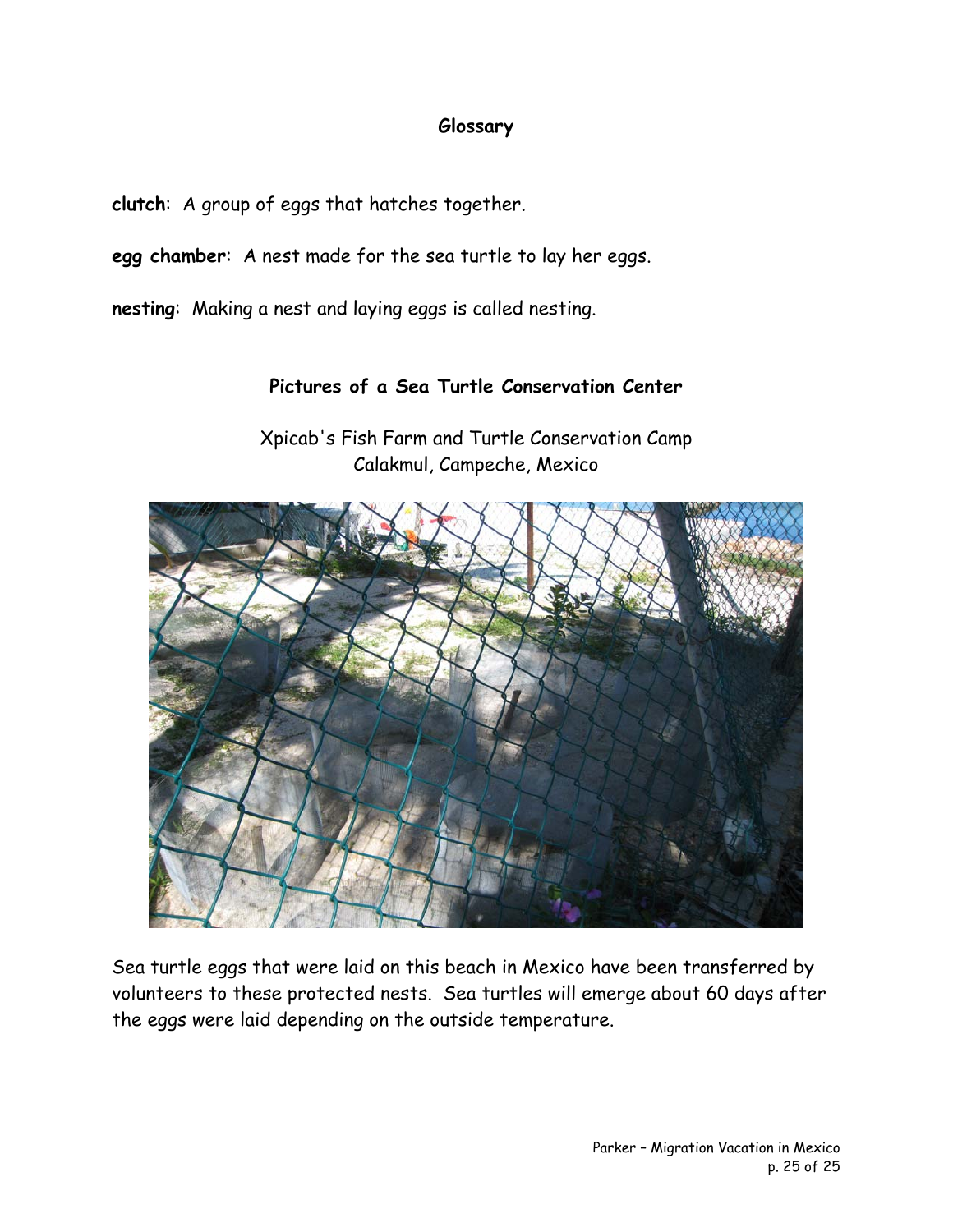

Baby sea turtles that have hatched out in captivity.



These sea turtles are cared for until they are ready to be released back into the ocean. Hopefully they will reach adulthood and return to this same beach in about 18 years to lay their own eggs.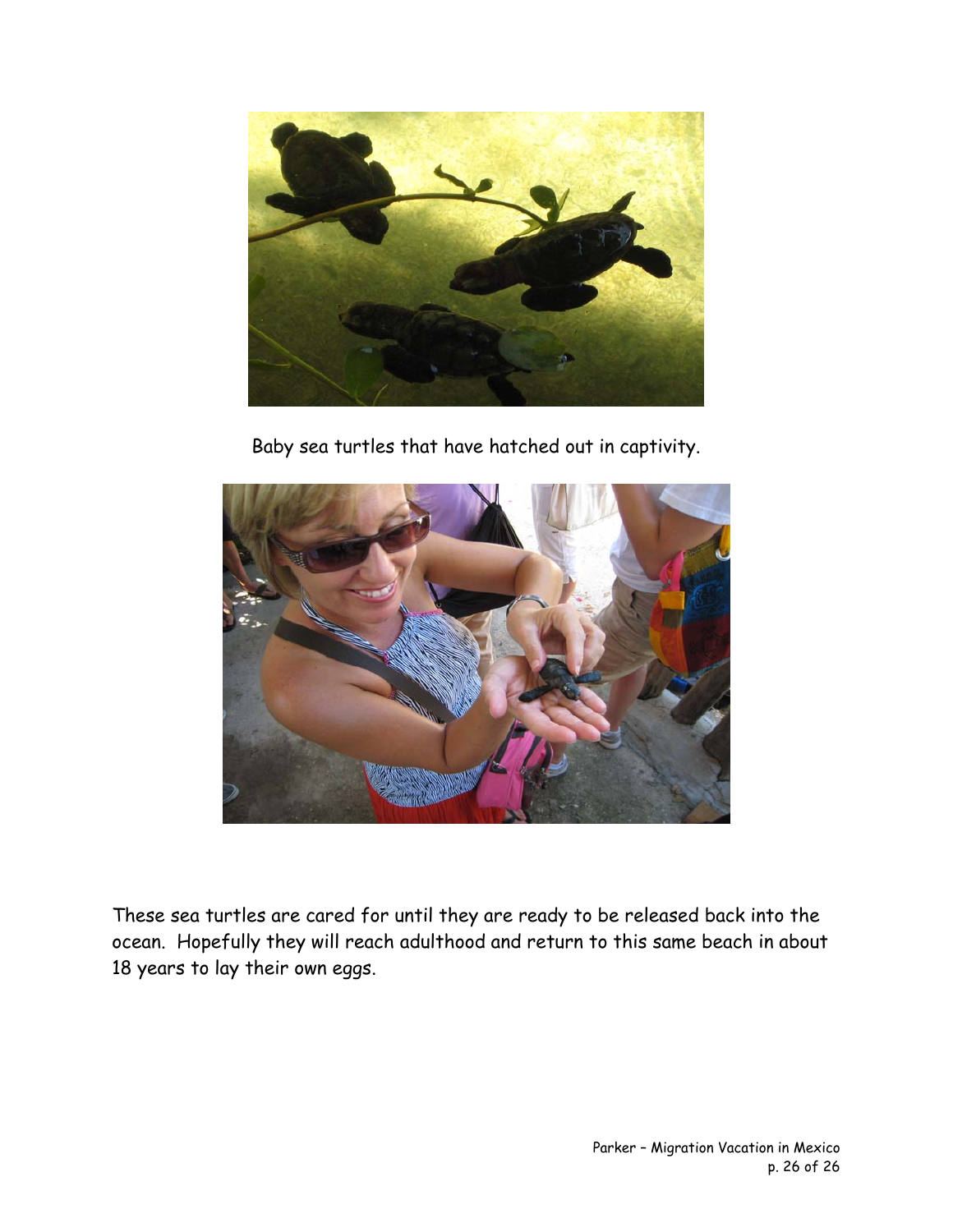

This sea turtle has reached a size that will increase its odds of making it to adulthood.



Children from a nearby school were invited to come and watch the release.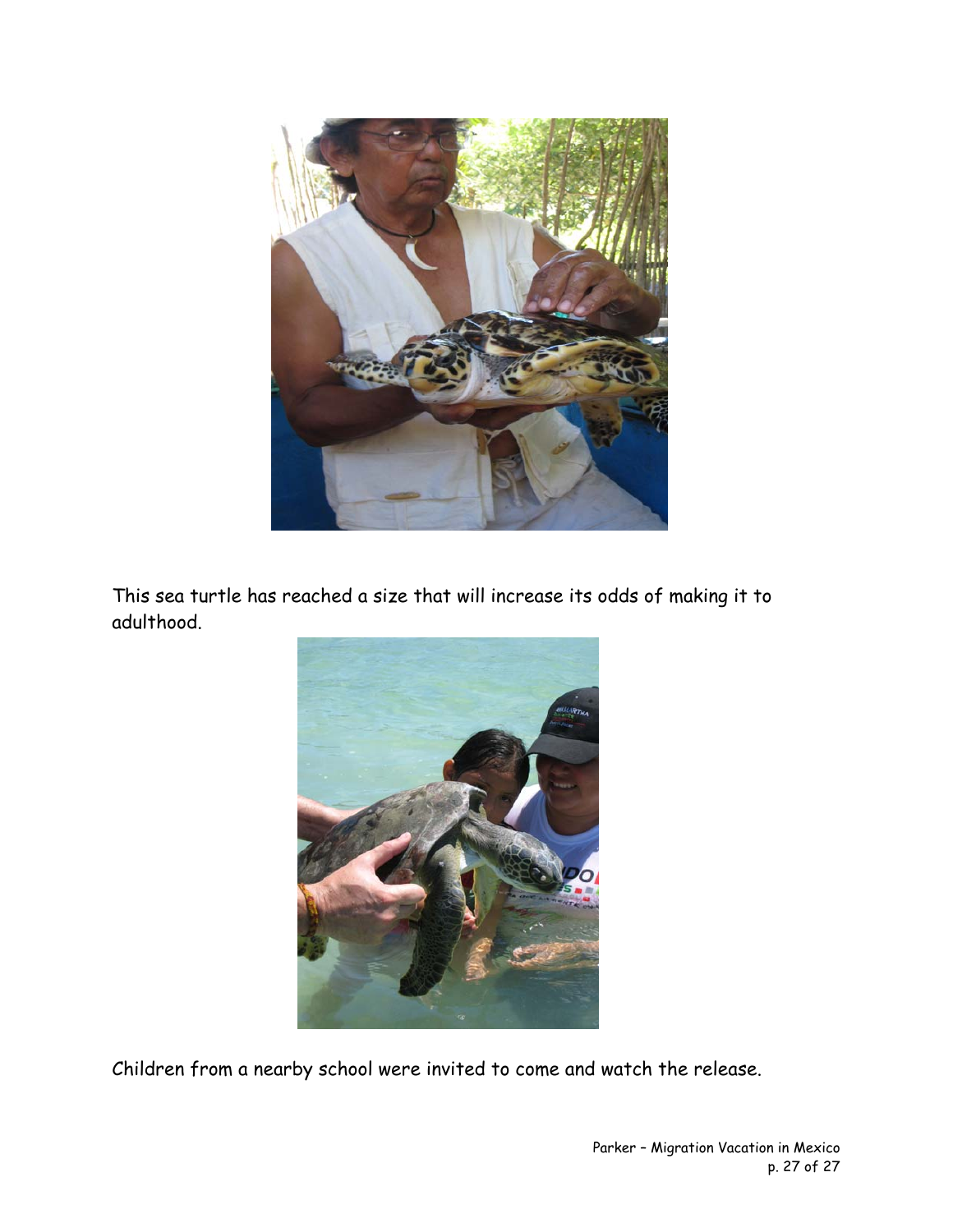

Saying goodbye to the sea turtle. It is good luck to have everyone circle around and say goodbye. After the turtle was released, he swam straight towards the open ocean.



Conservation centers like this one help ensure that more people in Mexico become aware of the sea turtle's needs in order to keep them from becoming extinct.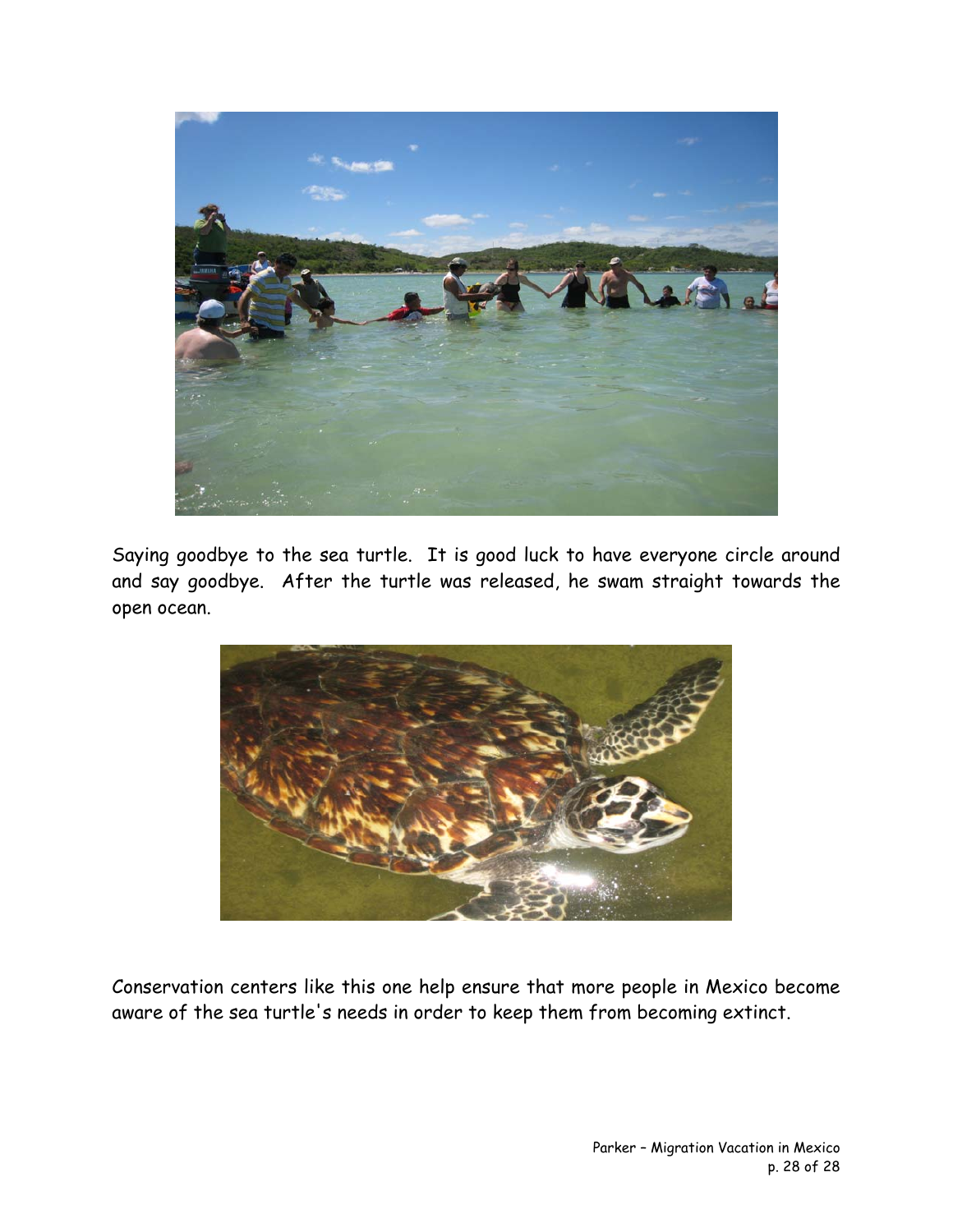#### **Bibliography**

Gibbons, Gail. Sea Turtles. New York, NY: Holiday House, 1995.

- Guiberson, Brenda. *Into the Sea*. New York, NY: Henry Holt and Company, 1996.
- Hixon, Mara Uman. Turtles' Way: Loggy, Greeny, and Leather. Melbourne Beach, FL: Canmore Press, 2004.
- Kalman, Bobbie. The Life of a Sea Turtle. New York, NY: Crabtree Publishing Company, 2002.
- Lang, Aubrey. Baby Sea Turtles. Allston, MA: Fitzhenry & Whiteside, 2007.
- Lasky, Kathryn. *Interrupted Journey, Saving Endangered Sea Turtles*. Somerville, MA: Candlewick Press, 2001.
- Maden, Mary. A Sea Turtle Story. Kill Devil Hills, NC: Dog and Pony Publishing, 2000.
- Magloff, Lisa. Turtle, Watch Me Grow. London; New York, NY: DK, 2006.
- Monre, Mary Alice. Turtle Summer, A Journal for My Daughter. Mt. Pleasant, SC: Sylvan Dell Publishing, 2007.
- Orr, Katherine. Sea Turtles Hatching. Minneapolis, MN: Windward Publishing, 2002.
- Rathmell, Donna. Carolina's Story, Sea Turtles Get Sick Too! Mt. Pleasant, SC: Sylvan Dell Publishing, 2005.
- Swinburne, Stephen R. Turtle Tide: The Ways of Sea Turtles. Honesdale, PA: Boyds Mills Press, 2005.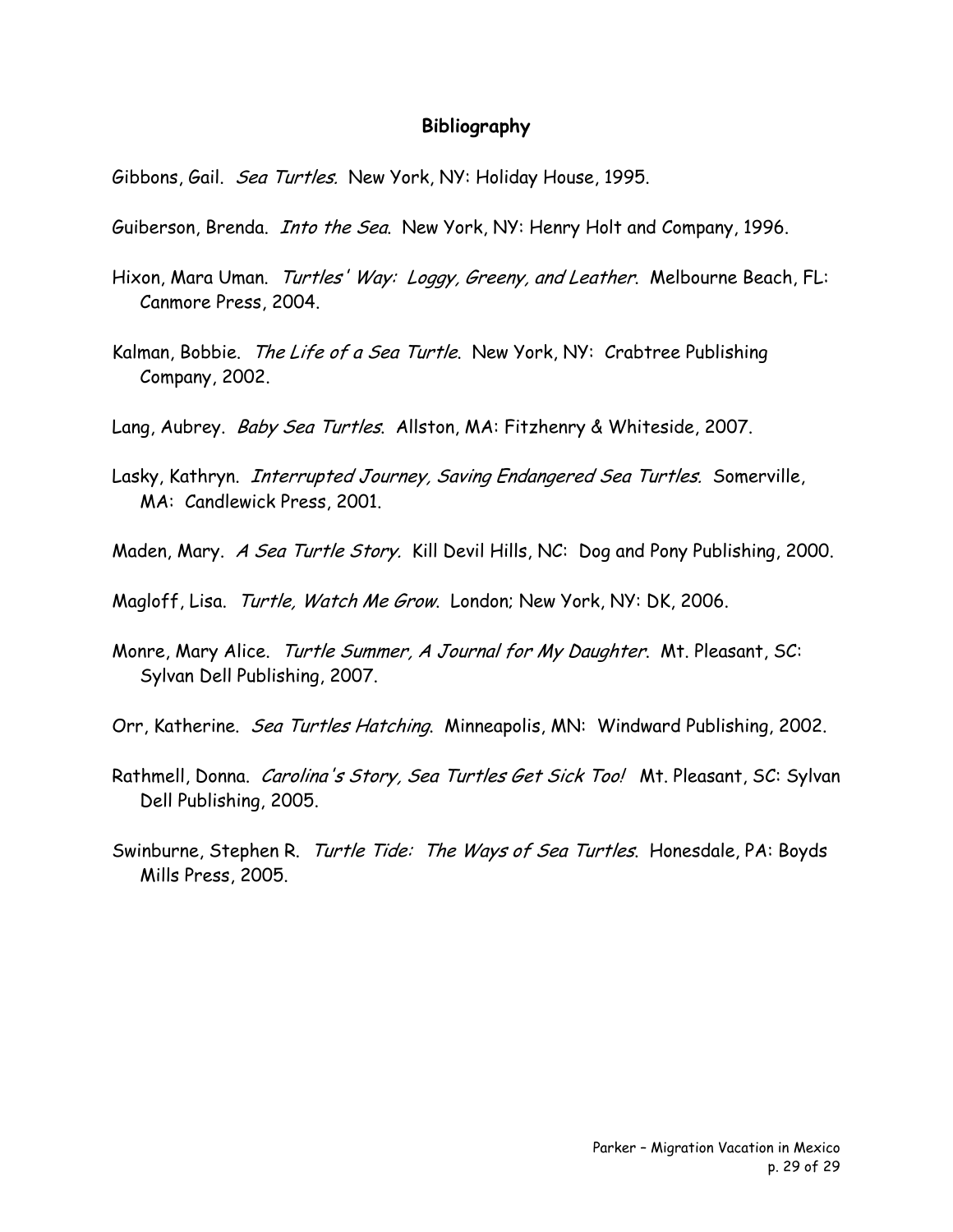Migration Vacation in Mexico: Bats, Sea Turtles, and Butterflies on the Move

# Monarch Butterflies

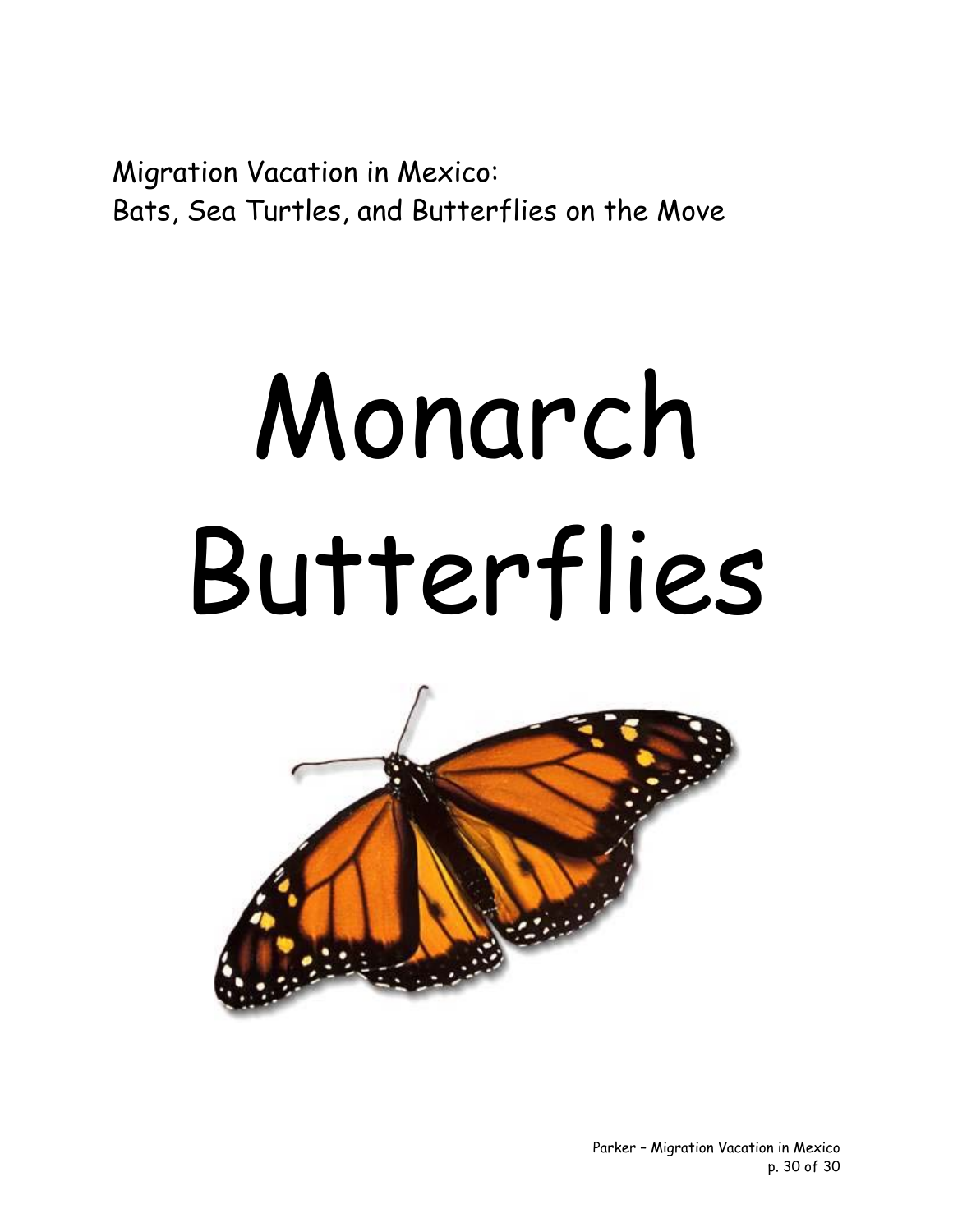#### **Desired Results for Monarchs**

**Understandings**: Students will understand what monarch butterflies look like, how they live, what they eat, and where they live. They will learn specifically about migration patterns between the U.S. and Mexico.

#### **Central Questions**:

- Where do monarchs live?
- What do monarchs like to eat?
- What is the life cycle of a monarch?

#### **Students will know**:

- Monarchs are insects.
- Monarchs eat milkweed.
- Monarchs can fly 80 miles in a day.
- A monarch's life cycle has four main stages.
- Monarchs migrate to warm places in Mexico during the winter.

#### **Students will be able to**:

- $\div$  Tell about the habitat of the monarch.
- $\div$  Identify the main body parts of the monarch.
- Describe the life cycle of the monarch.

#### **Assessment Evidence**

#### **Performance Tasks**:

- 1. Students will give an oral report on monarchs at the end of the unit.
- 2. Students will label the main body parts of a monarch.
- 3. Students will observe and learn more about monarchs by raising them in the classroom.

#### **Other Evidence**:

- 1. Students will draw and write about monarchs in science journals.
- 2. Students will be able to locate monarch migration patterns between the U.S. and Mexico on a map.

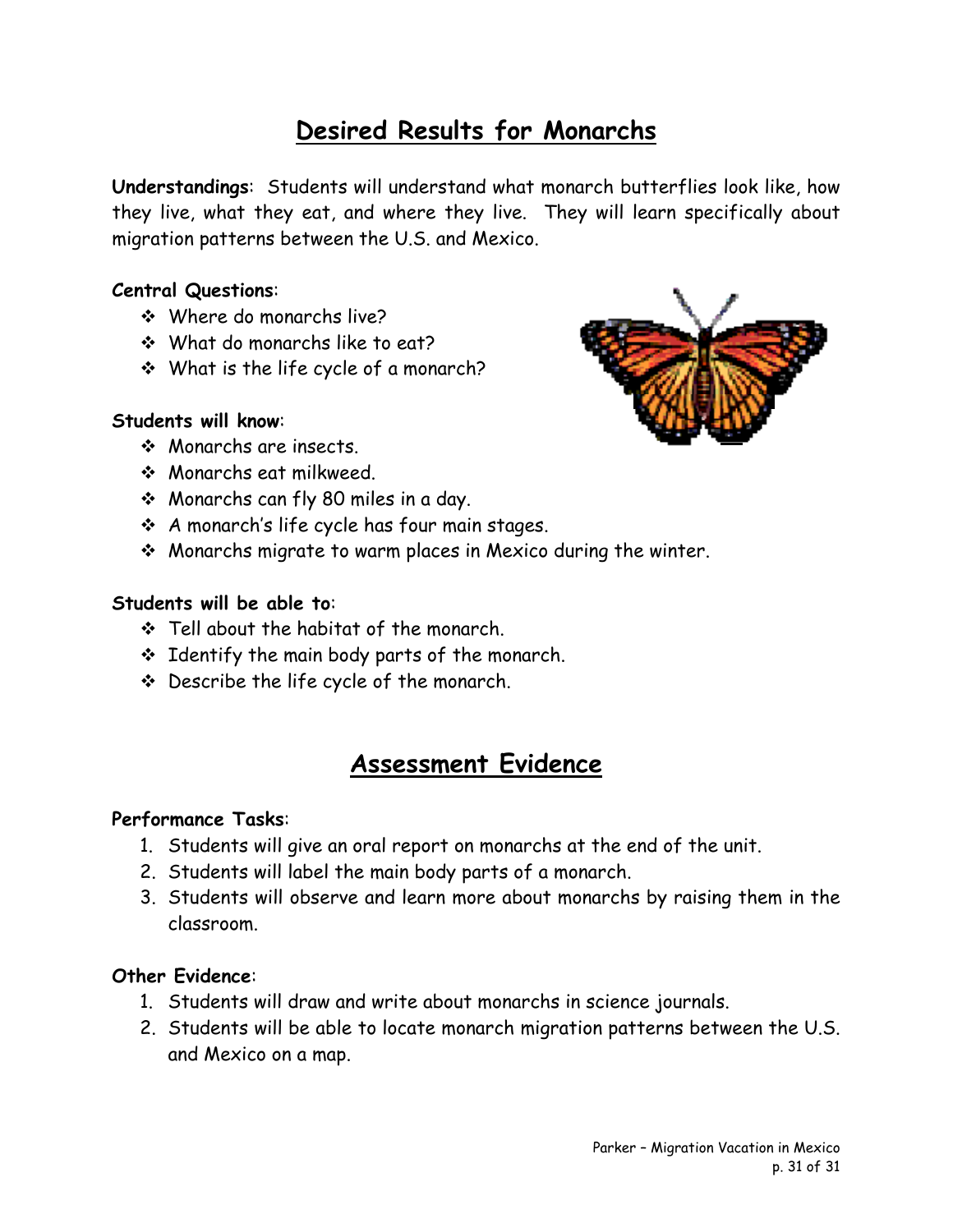**Day One**: Assessing Background Knowledge

**Materials**: Chart paper, marker, book with facts about monarch butterflies (see book list)

**Time**: 30 minutes

**Lesson**: Use chart paper to complete a K/W/L chart. Ask the students what they already know about monarch butterflies. Accept all answers even if they are incorrect. Record answers on a large sheet of chart paper. Next, ask students what they would like to learn about monarch butterflies. Be sure to include questions about migration. Record these questions on a second sheet of chart paper. Post these charts someplace in the room as they will be used again at the end of the unit. Complete today's lesson by reading one of the books about monarchs. I like to read Monarch! Come Play with Me by Ba Rea.

| What I Know | What I Want to Know | What I Learned<br>$\blacksquare$ |
|-------------|---------------------|----------------------------------|
|             |                     |                                  |
|             |                     |                                  |
|             |                     |                                  |
|             |                     |                                  |
|             |                     |                                  |
|             |                     |                                  |
|             |                     |                                  |
|             |                     |                                  |
|             |                     |                                  |
|             |                     |                                  |
|             |                     |                                  |
|             |                     |                                  |
|             |                     |                                  |
|             |                     |                                  |
|             |                     |                                  |
|             |                     |                                  |
|             |                     |                                  |
|             |                     |                                  |

#### K/W/L Chart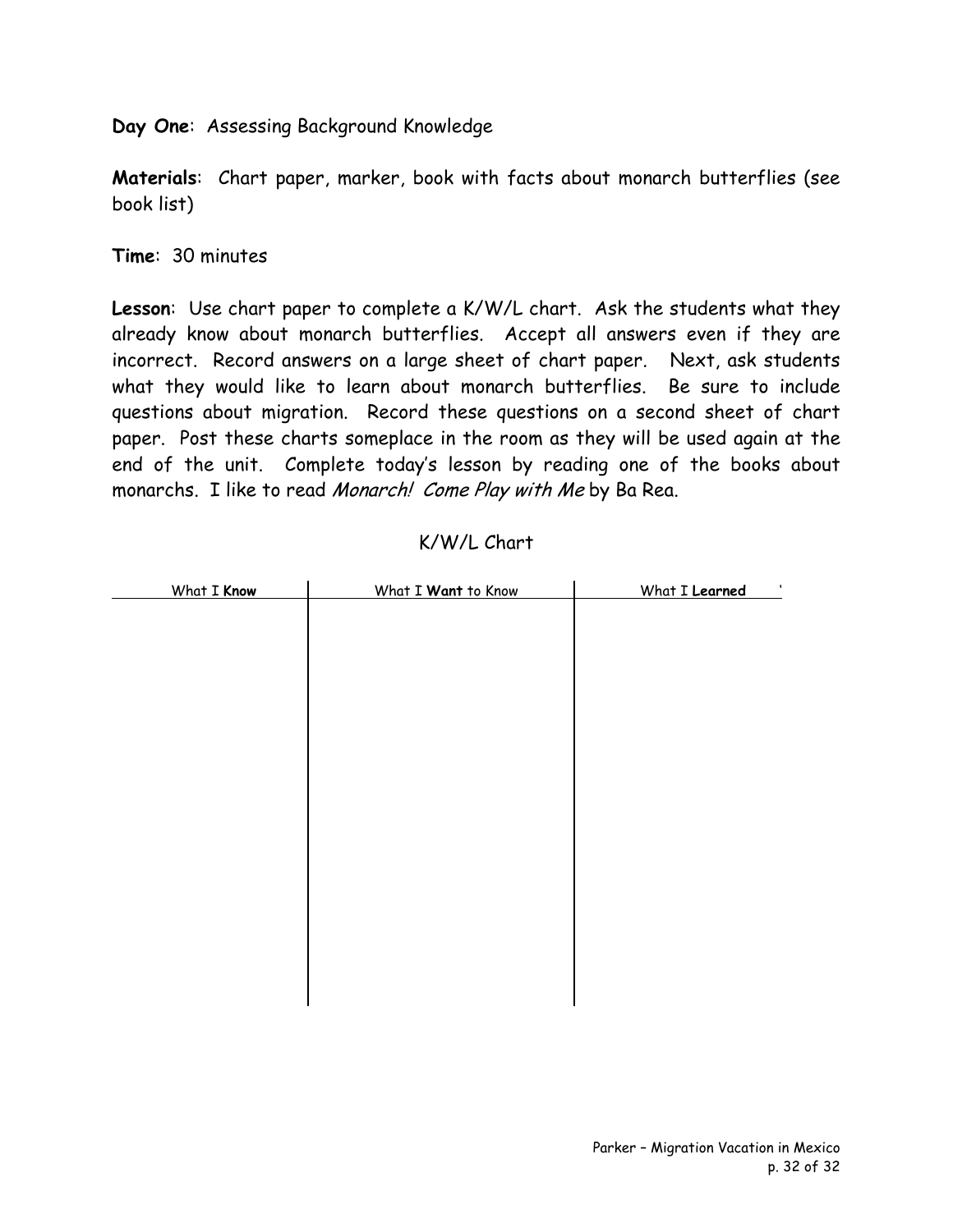**Day Two**: What Do Monarch Butterflies Look Like?

**Materials**: pictures of monarchs, coloring page of a monarch, crayons

**Time**: 30 minutes

**Lesson**: Show students pictures of monarchs. Discuss the coloring, number of wings, and other characteristics. Print off a monarch coloring page from a Web site such as <http://www.thebutterflysite.com/21-butterfly-coloring-pages.html>or [http://www.kidzone.ws/animals/monarch\\_color.htm](http://www.kidzone.ws/animals/monarch_color.htm) Color and hang up in the classroom for the remainder of the unit.



### Monarch Butterfly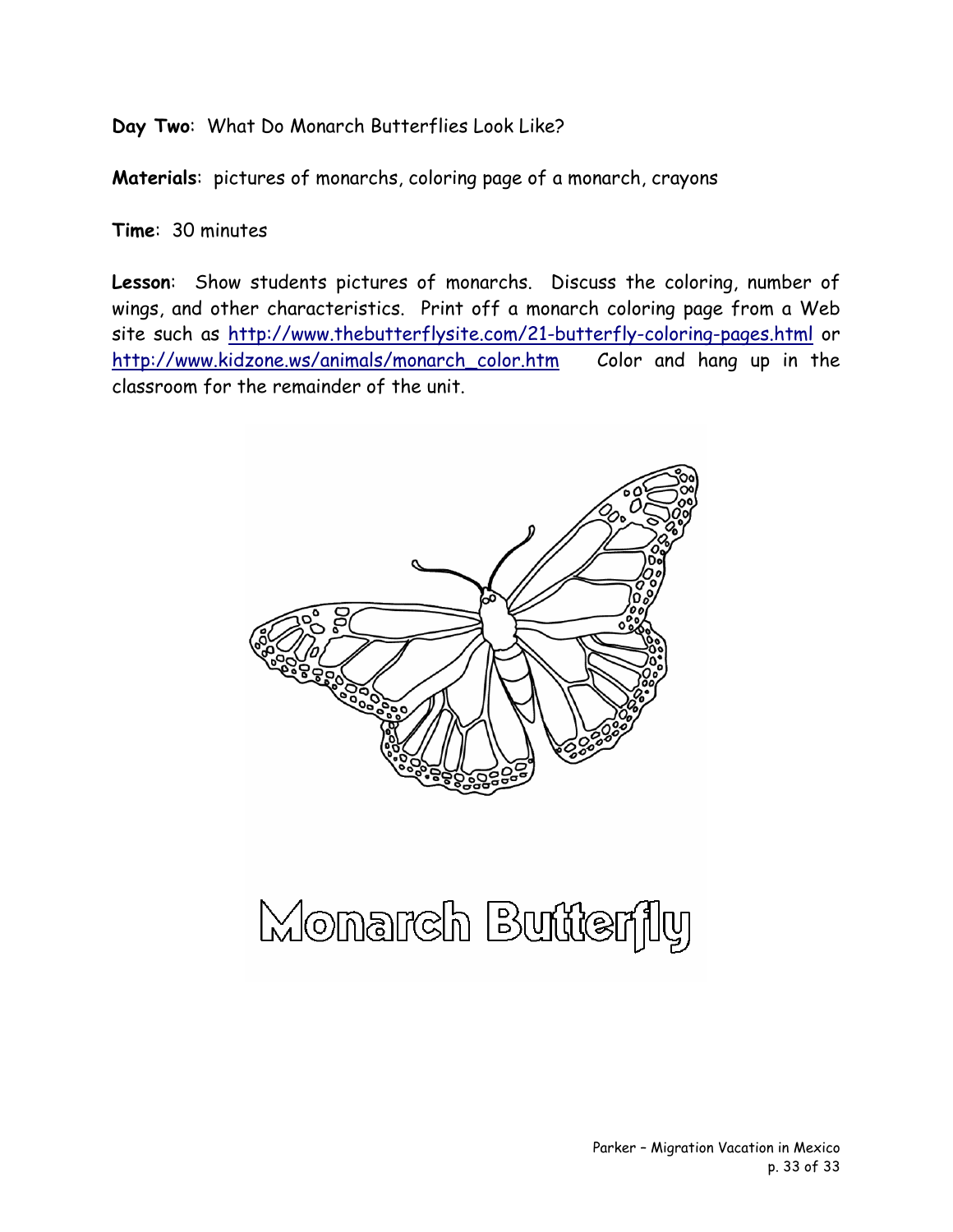**Day Three**: Life Cycle of a Monarch Butterfly

**Materials**: The Life Cycle of a Butterfly by Bobbie Kalman

**Time**: 30 minutes

**Lesson**: Read The Life Cycle of a Butterfly by Bobbie Kalman. Be sure that students understand that an animal's life cycle is made up of the stages in its life from the time it is born to the time it becomes an adult that can make babies. Have students write about the life cycle in their journals.

Monarch life cycle:

- The first stage in the life cycle is the egg.
- The larva hatches from the egg. It is called a caterpillar.
- The caterpillar makes a case around itself. The insect is now a pupa.
- When the chrysalis, or case, looks clear, the pupa has become a butterfly.
- The adult butterfly comes out of the case and is ready to fly.
- When an adult female lays her eggs, the life cycle begins again.

**Activity**: Have students work in small groups to discuss what they learned from the book we read today. Each group will report on three new facts they learned about monarch butterflies.

**Extended Lesson**: Raise monarchs in the classroom. This is an excellent way for students to see the life cycle of a monarch. It is best done in spring or fall when the monarchs are migrating through your state. You can harvest your own caterpillars from milkweed if it grows freely in an area near your school or home. If not, you can purchase caterpillars from Monarch Watch. You can find more information on the Monarch Watch Web site: <http://www.monarchwatch.org/>

Web sites you can look at to see the life cycle:

<http://www.kidzone.ws/animals/monarchlifecycle.htm> <http://www.monarchbutterflyusa.com/Cycle.htm> <http://www.thebutterflysite.com/life-cycle.shtml>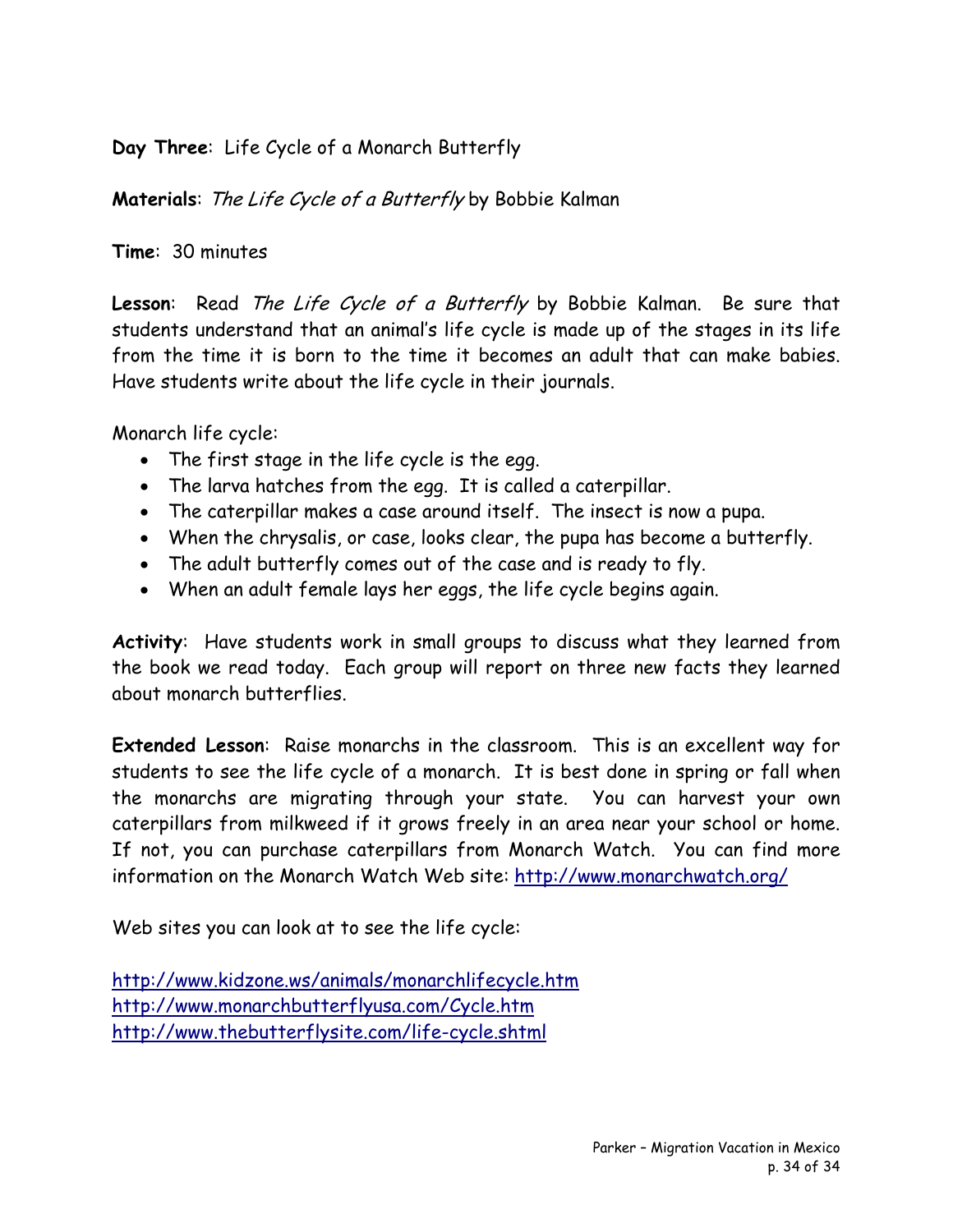**Day Four**: Migration

**Materials**: Monarch Migration Map of North America, Monarch Butterflies, Mysterious Flyers by Bianca Lavies, Monarch and Milkweed by Helen Frost.

#### **Time**: 30 minutes

**Background Knowledge**: Unlike most other insects in temperate climates, monarch butterflies cannot survive a long cold winter. Monarchs west of the Rocky Mountains travel to small groves of trees along the California coast. Those east of the Rocky Mountains fly farther south to the forests high in the mountains of Mexico. The monarch's migration is driven by seasonal changes in their environment, such as day length and temperature. They travel much farther than all other tropical butterflies, up to 3,000 miles. They are the only butterflies to make such a long, two-way migration every year. Amazingly, they fly in masses to the same winter roosts, often to the exact same trees. This is a mystery because the butterflies returning to Mexico or California each fall are the great-greatgrandchildren of the butterflies that left the previous spring.

**Lesson**: Read Monarch and Milkweed by Helen Frost. Look at the migration pattern at the end of the book. You can also see the migration pattern at <http://www.learner.org/jnorth/tm/monarch/MapsFallAbout.html> Look at the map at <http://www.learner.org/jnorth/tm/monarch/FallMigrationTiming.html> to see when to expect to see the monarchs migrating south for the winter in your state.

Show students pictures of monarch wintering sites in Mexico from the book, Monarch Butterflies, Mysterious Flyers by Bianca Lavies. You will be able to see another actual wintering site in Mexico at <http://www.learner.org/jnorth/tm/monarch/GallerySanctuary.html>This site contains excellent photographs.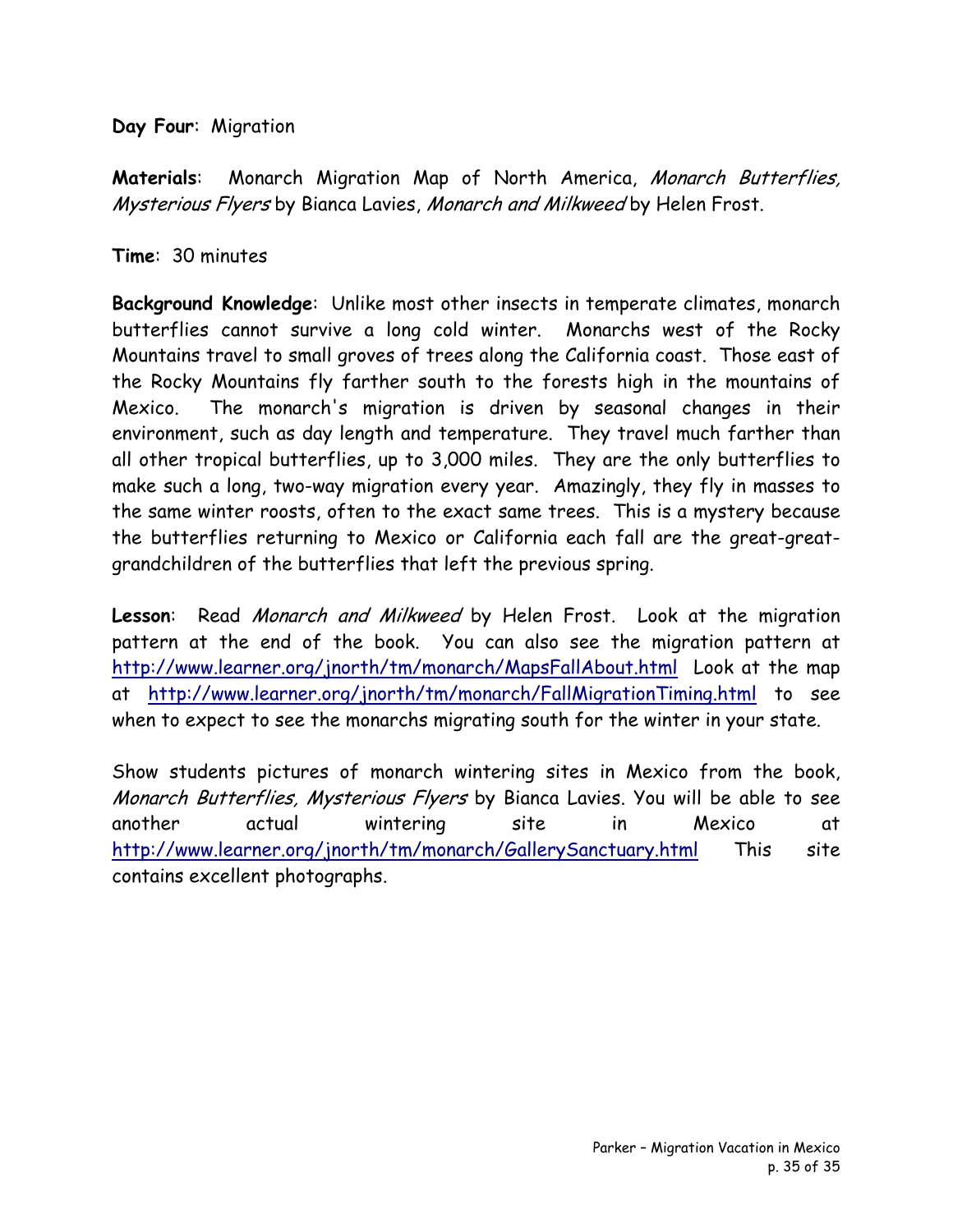**Day Five**: Monarch Butterflies Up Close

**Materials**: Monarch Butterflies Up Close by Carmen Bredeson, worksheet of the anatomy of a monarch (attached below and also available from: <http://www.enchantedlearning.com/subjects/insects/label/butterfly.shtml> )

**Time**: 30 minutes

Lesson: Read Monarch Butterflies Up Close by Carmen Bredeson. Pass out the worksheet of the monarch's anatomy. Help students complete the worksheet.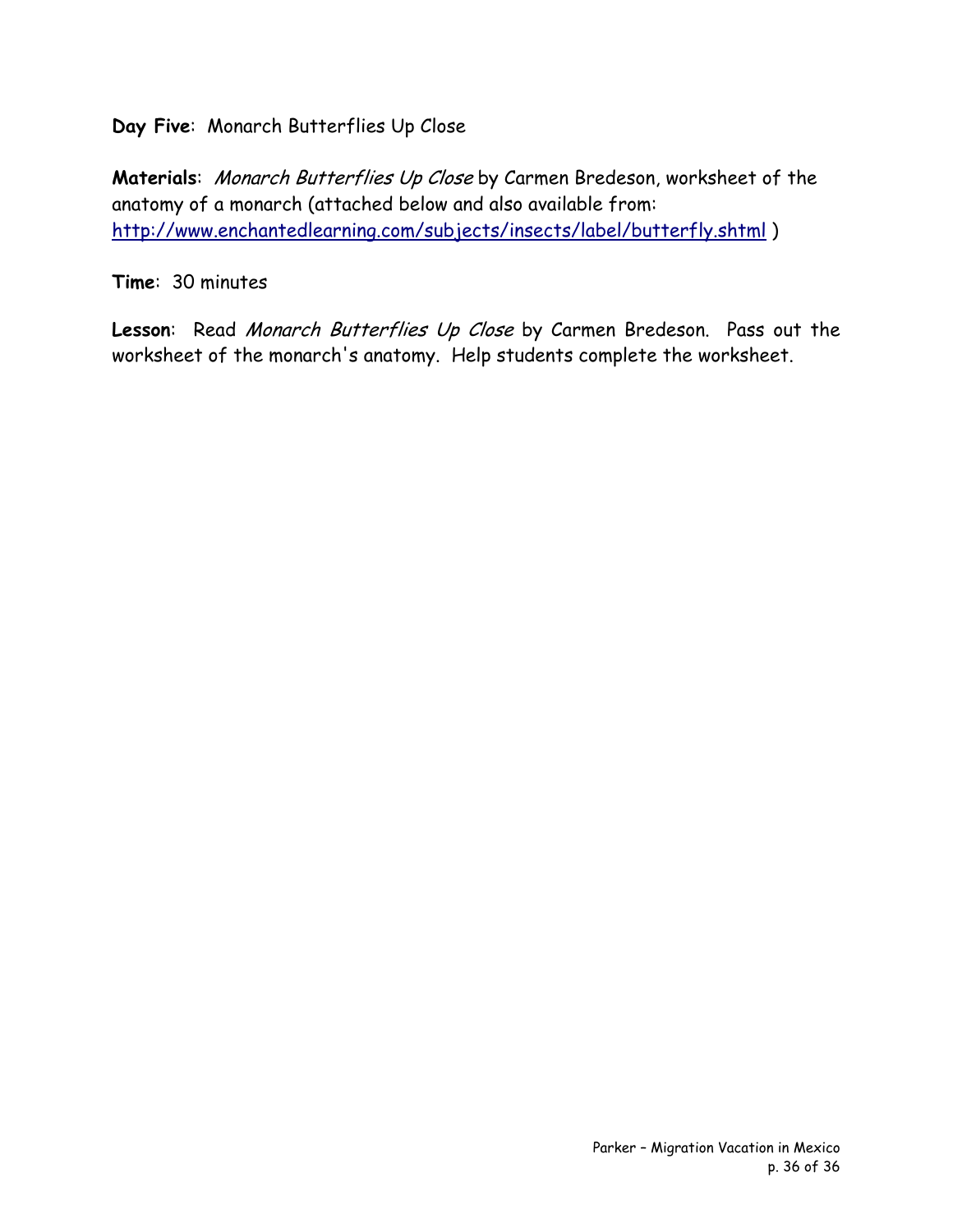

#### **Definitions**

tail area of an insect that contains the heart, Malpighian tubules, reproductive organs, and most of the digestive system.

**Antenna** - An antenna is a sensory appendage that is attached to the head of adult insects. Antennae are used for the sense of smell and balance. Butterflies have two antennae with clubs at the end.

**Compound Eye** - Insect compound eyes are made up of many hexagonal lenses.

**Fore wing** - The fore wings are the two upper wings.

**Abdomen** - The abdomen is the segmented **Head** - The head is the part of the insect that contains the brain, two compound eyes, the proboscis, and the pharynx (the start of the digestive system). The two antennae are attached to the head.

> **Hind wing** - The hind wings are the two lower wings.

**Leg** - All adult butterflies have six legs. The two forelegs of some butterfly species are tiny.

**Proboscis** - Adult butterflies sip nectar and other liquids using a spiral, straw-like proboscis located on their head.

**Thorax** - The thorax is the body section between the head and the abdomen. The legs and wings attach to the thorax.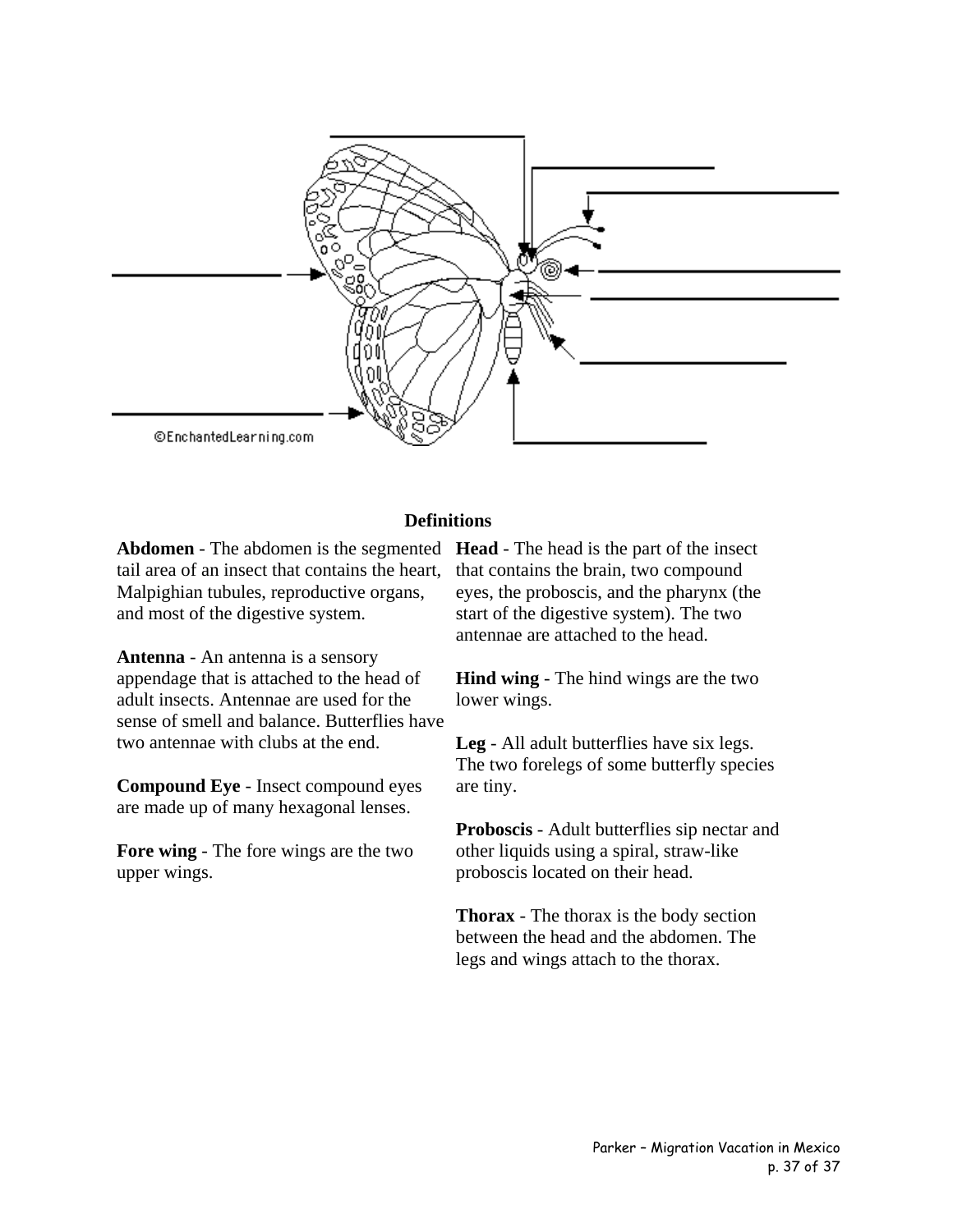**Day Six**: Preparation for Oral Report

**Materials**: Books with facts about monarch butterflies, poster board, markers

**Time**: 45 minutes

**Lesson**: Divide students into small groups. Allow them time to prepare a poster that give facts they learned about monarchs during this unit. Be sure to have lots of books available for them to use to hunt for additional facts. They will need to have an illustration of a monarch on their poster identifying the major body parts.

#### **Day Seven**: Oral Report – Culminating Activity

**Materials**: Posters prepared by students on Day 6

**Time**: 30 minutes

**Lesson**: Groups of students will give an oral report on monarch butterflies while displaying the poster they made yesterday. Be sure to complete the KWL chart begun on Day 1.

|                          | 1 Point                                                                             | 2 Points                                                                                   | 3 Points                                                                              |
|--------------------------|-------------------------------------------------------------------------------------|--------------------------------------------------------------------------------------------|---------------------------------------------------------------------------------------|
| Poster - Content         | Included 1-3 accurate<br>facts about monarchs                                       | Included 4-7 accurate<br>facts about monarchs                                              | Included 7 or more<br>accurate facts about<br>monarchs                                |
| Poster - Visual          | Poster lacks important<br>information or is<br>visually sparse                      | Poster includes<br>required information<br>and is visually appealing                       | Poster includes more<br>than the required<br>information and is<br>visually appealing |
| <b>Oral Presentation</b> | Presentation is<br>unorganized and lacks<br>the basic information<br>about monarchs | Presentation is<br>organized and has most<br>of the basic<br>information about<br>monarchs | Presentation is<br>organized and has all<br>the basic information<br>about monarchs   |
| Group Participation      | Group members did not<br>work together and<br>often arqued or were<br>off-task      | Group members worked<br>well together most of<br>the time and were<br>usually on task      | Group members worked<br>well together most of<br>the time and were<br>always on task  |